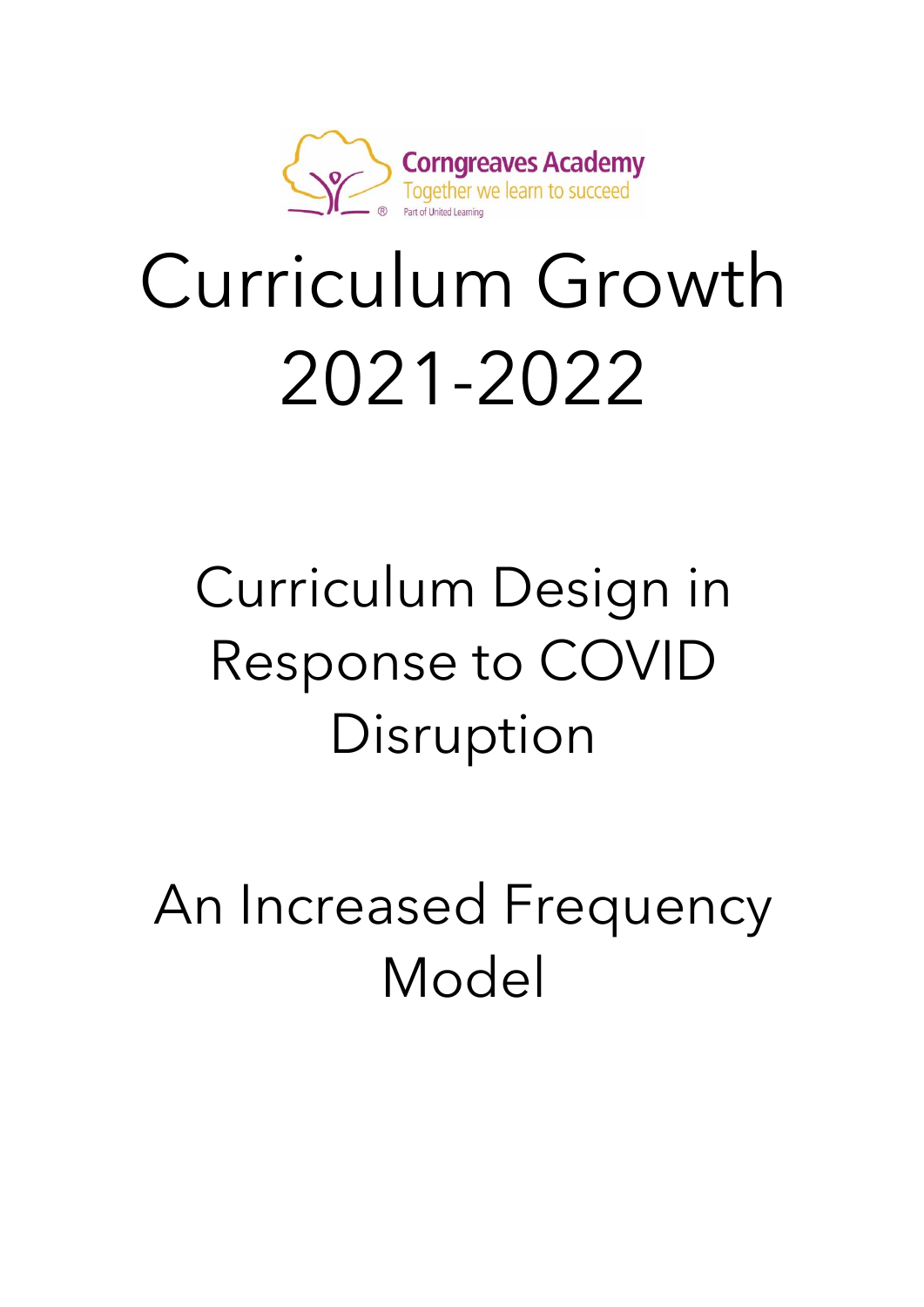#### **Rationale**

This document has been produced in response to the challenges faced from the disruption of COVID. We recognise the needs of our children that are present as a result of the global pandemic and the disruption to their education. We have identified the challenges that are children face, and this document identifies our school-based solutions to the challenges identified.

#### **The Challenges:**

- To respond to the challenge of time and gaps in knowledge by increasing the frequency of phonics, science and wider curriculum subjects.
- Increasing the frequency of teaching by extending and using the Learning Modules.
- To rebalance the long-term curriculum offer after a year of disruption.
- To see if it were possible to maximise the time in a school day and use it in an even more intelligent way.
- To ensure RE and Music have a proportionally equal amount of time.
- To maximise the opportunities for MfL.
- To include further dedicated PSHE time into the curriculum.
- To respond positively to the recent Ofsted curriculum reports.
- Ensure the subject distribution offer supports research and is evidenced based and driven.
- To address the reduction in the lack of fluency in relation to basic skills, timetables and handwriting.

#### **Possible Solutions:**

- A significant increase in time for science through weekly provision using the learning modules, including extra curriculum time to increase opportunities to work and think scientifically.
- More time to teach Geography, History, Art, DT and Computing.
- Clearly defined and dedicated time for RE and Music every week.
- Two additional phonics sessions every week.
- Provide whole class catch-up sessions where data tells us these are required, ensuring forensic analysis identifies strand catch-up
- Focused short MfL lesson on a weekly basis, with 2 or 3 x short burst retrieval practice sessions.
- A modular, 6-week cycle that utilises the success of the learning modules.
- Dedicated shared reading opportunities at the end of the day.
- Opportunities for new learning modules to extend, retrieve or enrich the curriculum.
- Ensure reading and writing lessons have tighter links to wider curriculum knowledge-based learning modules so that pupils can reuse and deepen what they know.
- Daily basic skill practice

#### **Other Considerations**

Reflecting and responding to national guidance. Recently, Ofsted have published numerous subject reviews that give us a clear view about how to refine and evolve our curriculum offer.

National Key Messages:

- 1. Science will be under scrutiny; a hinge point of curriculum design, it needs more time and extended learning opportunities to realise the ambitious content.
- 2. PSHE, RE and Music need to be prioritised and given proportionally more time and status, which in turn raises the accountability for these subjects.
- 3. Implementing best practice ideas from the DfE document Teaching a broad and balanced curriculum for education recovery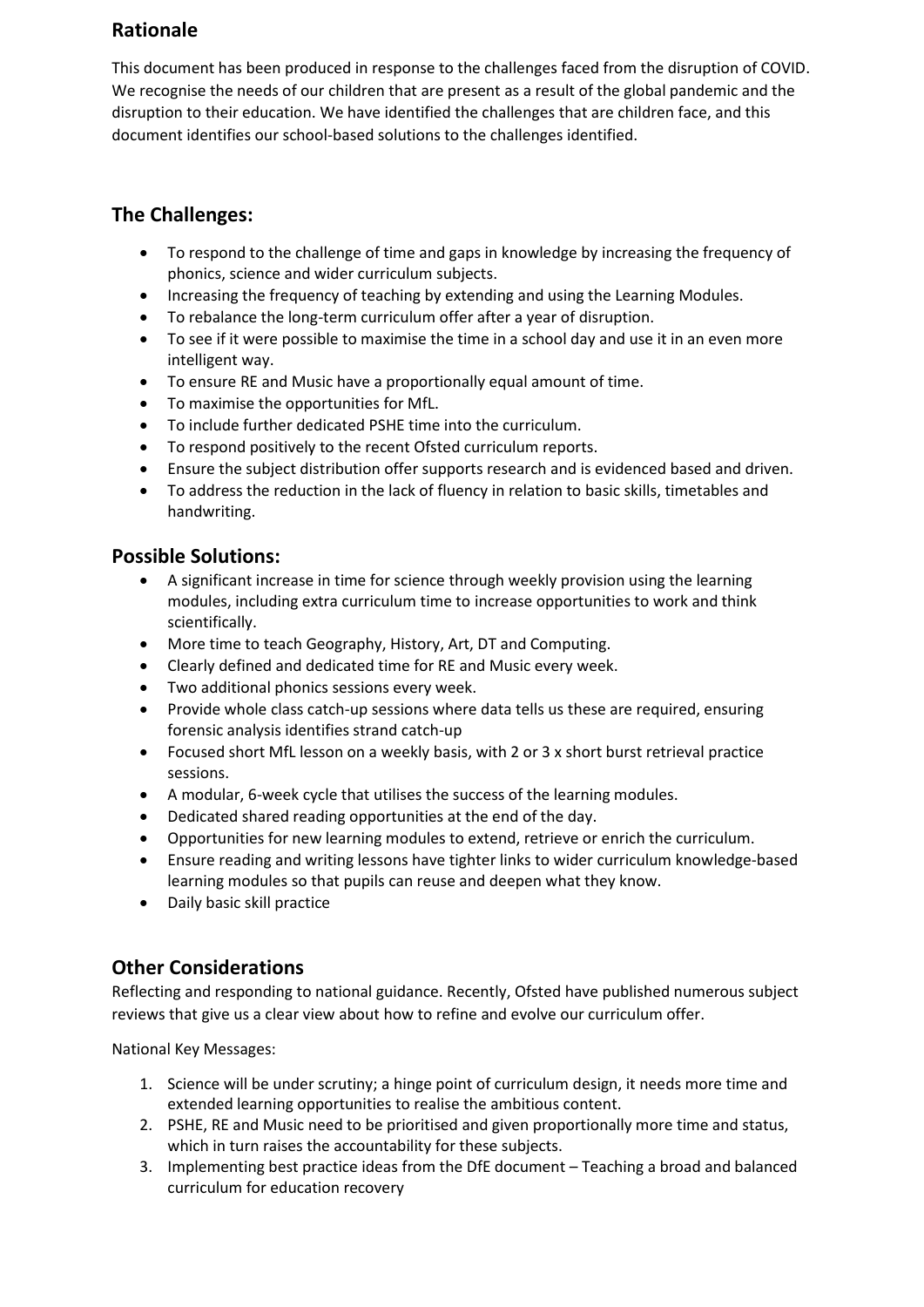#### **Introduction**

To ensure we have sufficient time available to focus on deliberate practise and catch-up, we have evolved and rewritten our curriculum model.

#### **English**

We have carefully mapped our core content in reading and writing to ensure that learning is taught and revisited over time. We have ensured that curriculum content is interleaved meaning pupils use what they have learnt in other knowledge-based subjects and apply this to their writing. We have reduced the number of text types that each year group study and have moved the emphasis to focus on securing procedural and conceptual fluency of the mechanics and processes of writing as a craft. Each cohort will have a suite of core texts that will form the depth study for the academic year. These are a promise from the school to every pupil that it serves of the literature that they are committed to studying throughout pupils' school journey. These texts have been mapped carefully to ensure a breadth of experiences, authors, texts, and themes are addressed across the Primary years. In addition to these texts, there are core poems that each group will study in depth.

#### **Year 1**

Reading and Writing is planned over a 28-week programme of study to allow for transition and phonic progression. Phonics is taught in addition to this. Our new approach has enabled us to find time to put two additional phonics sessions on the timetable. As well as daily sentence practice Following the release of the DfE document – Teaching a broad and balanced curriculum for education recovery, additional daily story times will be a priority. We shall be implementing the three a day model.

#### **Years 2-5**

Reading and writing is planned over a 34-week programme of study. The end of the day should be prioritised for shared reading opportunities. This is part of the culture and practice we promote through our Reading Curriculum

#### **Year 6**

Reading and writing planned over a 30-week programme of study, allowing for revision modules and transition tasks. The end of the day should be prioritised for shared reading opportunities. This is part of the culture and practice we promote through our Reading Curriculum

#### **Maths**

We have implemented the NCTEM's COVID Recovery Curriculum Prioritisation resource and materials along with prior learning 'ready-to-progress' criteria to ensure any gaps are identified and closed before moving on. The long-term sequencing plans ensures strand are revisited more frequently.

#### **Wider Curriculum**

Building on the success of the modular approach, we have increased the focus on interleaving over a 6-week cycle that repeats twice a term.

We have decided to increase the time and length of science modules by delivering them on a weekly basis of 90 minutes or more. This has enabled us to reclaim additional time so that further sessions can be planned into the sequence to support the practical element of working scientifically. It has also enabled us to release time for new modules to enrich the wider curriculum, such as more mapping and fieldwork opportunities in Geography.

We have included one double module afternoon to enable practical subjects like Art or DT to focus for the whole afternoon weekly and not lose time in set up and clearing up. Therefore, there are 5 module slots per week – a double for Art / DT on a rota and 3 slots for one of

Geography/History/Computing per week, enabling those subjects to revisit every 3 weeks. Please see the example 6-week cycle that repeats twice a term and focuses on spaced retrieval and interleaving.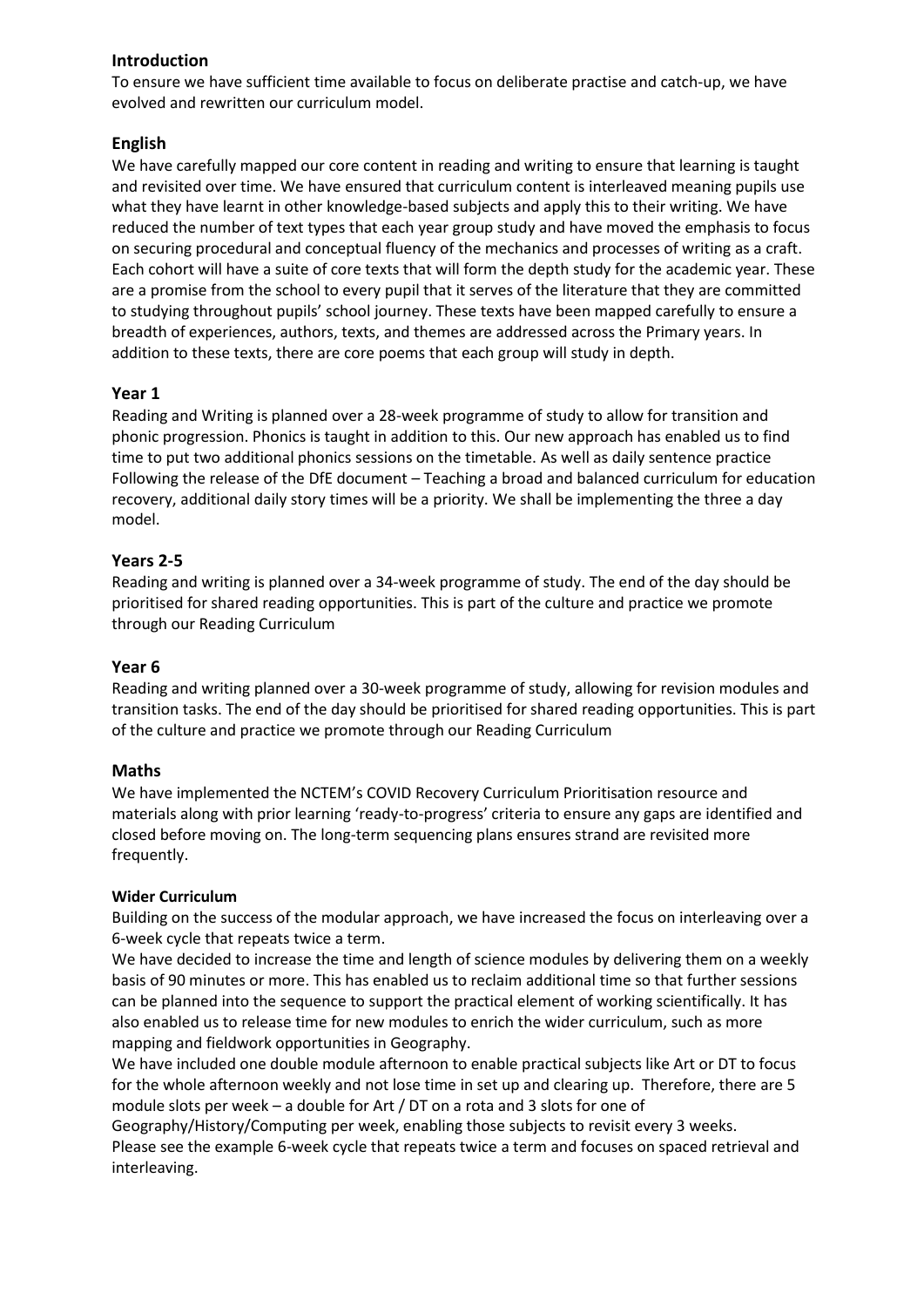#### 3 x 1 hour lessons are tau

|  | iught in this cycle |
|--|---------------------|
|  |                     |

|           |           |                |         |           |                  | 3 x double Art |
|-----------|-----------|----------------|---------|-----------|------------------|----------------|
|           | Week 1    | Week 2         |         | Week 3    | lessons are taug |                |
| PE        | Geography | <b>PE</b>      | History | PE        | Computing        | in this cycle  |
| Music     | <b>RE</b> | Music          | RE      | Music     | <b>RE</b>        |                |
| Geography | PE        | <b>History</b> | PE      | Computing | PE               |                |
| Art       | Art       | Art            | Art     | Art       | Art              |                |
| Maths     | Geography | Maths          | History | Maths     | <b>Computing</b> |                |

No colour means weekly teaching

|           | Week 4    |         | Week 5         | Week 6    |           |  |  |
|-----------|-----------|---------|----------------|-----------|-----------|--|--|
| PE        | Geography | PE      | <b>History</b> | PE        | Computing |  |  |
| Music     | <b>RE</b> | Music   | <b>RE</b>      | Music     | <b>RE</b> |  |  |
| Geography | PE        | History | <b>PE</b>      | Computing | PE        |  |  |
|           |           |         | DT             |           |           |  |  |
| Maths     | Geography | Maths   | History        | Maths     | Computing |  |  |

**Six Week Modular Cycle, including weekly science provision:**

3 x double DT lessons

|       | YEAR 1 Autumn 2021  |                                                                                                                                                                                                      |       | Science                                                                                          |                               |                                                                     |
|-------|---------------------|------------------------------------------------------------------------------------------------------------------------------------------------------------------------------------------------------|-------|--------------------------------------------------------------------------------------------------|-------------------------------|---------------------------------------------------------------------|
| 6/9   | Geography<br>Art    | Year 1 Continents, Oceans, UK countries, capital cities and seas<br>Drawing                                                                                                                          |       | What are the four seasons?                                                                       |                               |                                                                     |
| 13/9  | History<br>Art.     | Events within living memory<br>Drawing                                                                                                                                                               |       | What's the weather like in<br>Autumn, Winter, Spring and<br>Summer?                              | <b>The Media</b><br>and daily |                                                                     |
| 20/9  | Computing<br>Art    | Getting started<br>Drawing                                                                                                                                                                           |       | Why does day become night?                                                                       | changes                       |                                                                     |
| 27/9  | Geography           | Year 1 Continents, Oceans, UK countries, capital cities and seas                                                                                                                                     | Cycle |                                                                                                  | ē                             |                                                                     |
| 4/10  | DT<br>History<br>DT | Mechanism - moving story book<br>Events within living memory<br>Mechanism - moving story book                                                                                                        |       | What makes a tree?                                                                               | gar                           | Space created to give teachers                                      |
| 11/10 | Computing<br>DT     | Getting started<br>Mechanism - moving story book                                                                                                                                                     |       | What trees live around my<br>school?                                                             | evergin<br><b>Contract</b>    | the opportunity to plan practical<br>or challenge tasks.            |
| 18/10 |                     | Use these flexible blocks to enrich the curriculum.<br>The time can be allocated to any term you, for example you could use it to support local<br>mapwork, science fieldwork or museum visits.      |       | What's the difference between<br>trees?                                                          | introduce Plants -            | Teachers have the opportunity to<br>plan extended provision, making |
| 25/10 |                     | <b>Half Term</b>                                                                                                                                                                                     |       |                                                                                                  |                               | the most of the additional time.                                    |
| 1/11  | Geography<br>Art.   | Year 1 Continents, Oceans, UK countries, capital cities and seas<br>Painting                                                                                                                         |       |                                                                                                  |                               |                                                                     |
| 8/11  | History<br>Art      | Events within living memory<br>Painting                                                                                                                                                              |       | What is an animal?                                                                               |                               |                                                                     |
| 15/11 | Computing<br>Art    | Programming<br>Painting                                                                                                                                                                              |       | What types of animals are<br>there?                                                              |                               | Space created to give<br>teachers the opportunity to                |
| 22/11 | Geography<br>DT     | Year 1 Continents, Oceans, UK countries, capital cities and seas<br>Structures - windmill                                                                                                            | ž     | What types of animals are<br>there?                                                              | including hum                 | review or consolidate current<br>learning.                          |
| 29/11 | History<br>DT       | Events within living memory<br>Structures - windmill                                                                                                                                                 |       | What is similar and what is<br>different?                                                        | 불<br>Anim                     |                                                                     |
| 6/12  | Computing<br>DT     | Algorithms unplugged<br>Structures - windmill                                                                                                                                                        |       | What does food tell us about<br>an animal?<br>What makes me an animal?<br>What senses do I have? | ntroduce                      |                                                                     |
| 13/12 |                     | Use these flexible blocks to enrich the curriculum.<br>The time can be allocated to any term you, for example you could use it to support local<br>⇐<br>mapwork, science fieldwork or museum visits. |       |                                                                                                  |                               |                                                                     |
| 20/12 |                     | Christmas break                                                                                                                                                                                      |       |                                                                                                  |                               |                                                                     |
|       |                     |                                                                                                                                                                                                      |       |                                                                                                  |                               |                                                                     |

Flexible weeks can be used to enrich, support or challenge pupils. Also used for trips or visitors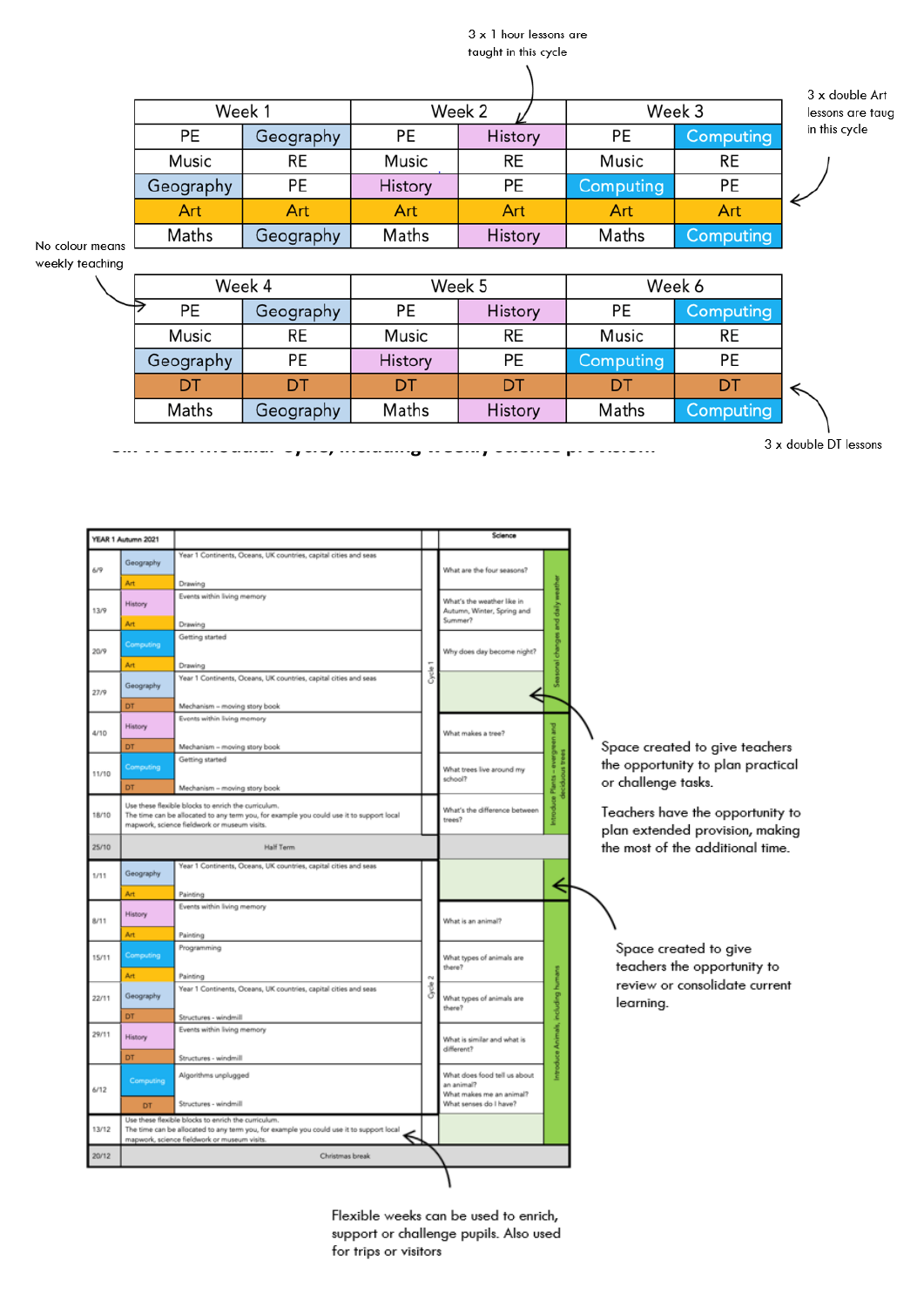#### **Increased Frequency Timetables**

Our new approach now means that we have found time on the timetable to provide a flexible content lesson for years 3-6. This enables teacher to use this time to scoop and boost learning in relation to any identified gaps as well as focusing on the securing of memorisation linked to each classes's "Little and Often facts.

|           | 8:40-8:50                    | 8.50-9.00           | 9.00-9.30          | 9:30-9:40       | 9:40-9:45               | 9.45-10.30 | 10:30-<br>10:45 | $10.45 -$<br>10.55 | 10.55-11.45 | $11.45 -$<br>12.15        | $-1.00$<br>12.15 | $1:00 - 2:00$ | $2:00 - 3:00$ | 3.00-3.15          |
|-----------|------------------------------|---------------------|--------------------|-----------------|-------------------------|------------|-----------------|--------------------|-------------|---------------------------|------------------|---------------|---------------|--------------------|
| Monday    |                              |                     | <b>RWI Phonics</b> |                 |                         | English    |                 |                    | Maths       | <b>PSHE</b>               |                  | PE            | Module        |                    |
| Tuesday   |                              |                     | <b>RWI Phonics</b> |                 |                         | English    |                 |                    | Maths       | <b>PSHE</b>               |                  | $RE*$         | Music*        |                    |
| Wednesday | <b>Fine Motor Activities</b> | Brain, Smart, Start | <b>RWI Phonics</b> | Kinetic Letters | Daily Sentence Practise | English    | <b>Break</b>    | Mastering Number   | Maths       | Module                    | Lunch            | Module        | PE            | Story Time         |
| Thursday  |                              |                     | <b>RWI Phonics</b> |                 |                         | English    |                 | $NCTEM -$          | Maths       | Whole<br>Class<br>Phonics |                  | Module        |               |                    |
| Friday    |                              |                     | <b>RWI Phonics</b> |                 |                         | English    |                 |                    | Maths       | <b>NC EVI</b>             |                  | Science       |               | <b>VIP at 2:45</b> |

### **Key Stage One Example Timetable**

Please ensure that Pinny time is happening continuously especially during transition times

## **Key Stage Two Example Timetable**

|           | 8:40-8:50                   | 8.50-9.00           | $9.00 - 9.30$                 | 9.30-10.20 | 10.20-<br>10.30 | 10.30-<br>10.45 | 10.45-11.45 | 11.45-12.15   | 12.15-<br>1.00 | $1.00 - 2.00$    | 2.00-3.00 | 3.00-3.15         |
|-----------|-----------------------------|---------------------|-------------------------------|------------|-----------------|-----------------|-------------|---------------|----------------|------------------|-----------|-------------------|
| Monday    |                             |                     | <b>WCR</b>                    | English    | Handwriting     |                 | Maths       | <b>PSHE</b>   |                | Module           |           |                   |
| Tuesday   |                             |                     | <b>WCR</b>                    | English    | Spelling        |                 | Maths       | Module        |                | P.E<br>(outdoor) | R.E       | <b>Read Aloud</b> |
| Wednesday | Life Skills/Current Affairs | Brain, Smart, Start | <b>WCR</b>                    | English    | Handwriting     | <b>Break</b>    | *Maths      | *PSHE         | Lunch          | Module           |           |                   |
| Thursday  |                             |                     | <b>WCR</b>                    | English    | Spelling        |                 | Maths       | <b>MFL</b>    |                | Music            | PE        |                   |
| Friday    |                             |                     | Flexible<br>Content<br>Lesson | English    | Handwriting     |                 | Maths       | <b>NC EVI</b> |                | Science          |           | VIP at<br>2:45    |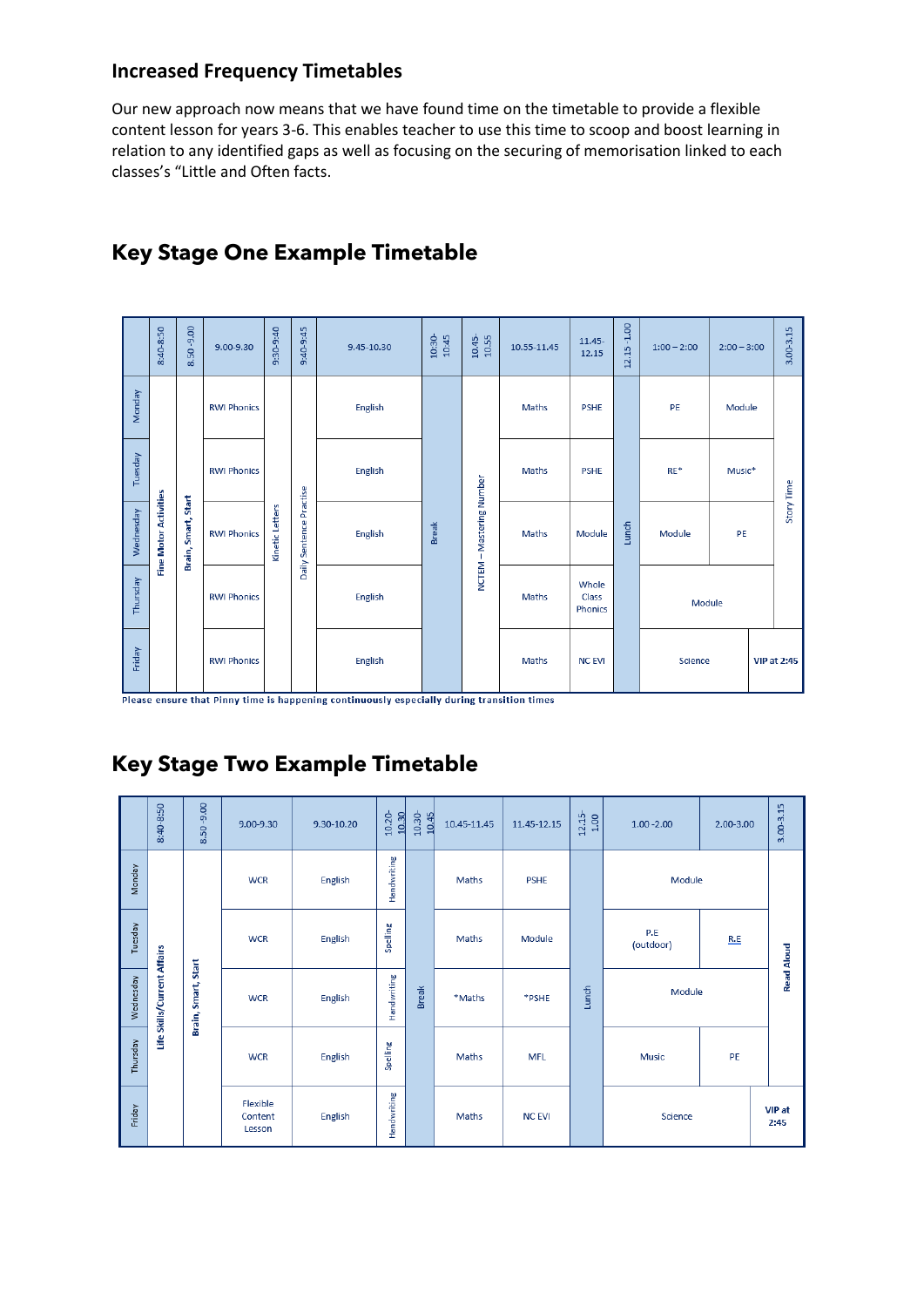## **Year 1 2021 – 2022 curriculum content on a page**

| Autumn 2021<br>Reading |                                                                     | Spring 2022     |                                                           | Summer 2022               |                                                                          |
|------------------------|---------------------------------------------------------------------|-----------------|-----------------------------------------------------------|---------------------------|--------------------------------------------------------------------------|
|                        |                                                                     | $\bullet$       | The Tale of Peter Rabbit.                                 | $\bullet$                 | There's a Rangtan in my bedroom.                                         |
| $\bullet$              | Beegu                                                               | $\bullet$       | Look Up!                                                  | $\bullet$                 | And Tango Makes Three.                                                   |
| $\bullet$              | Where the Wild Things Are.                                          |                 | Here We Are.                                              | $\bullet$                 | The Lion Within.                                                         |
|                        | The Storm Whale.                                                    |                 | Chocolate Cake - Michael Rosen.                           | ٠                         | Aesop's Fables - The Hare and the                                        |
| ٠                      | The Owl and the Pussycat - Edward Lear.                             |                 |                                                           |                           | Tortoise.                                                                |
|                        | Aesop's Fables - The Boy Who Cried Wolf.                            |                 |                                                           | $\bullet$                 | The Proudest Blue.                                                       |
| <b>CUSP Writing</b>    |                                                                     |                 |                                                           |                           |                                                                          |
|                        | Introduce = $green$ (Block A)                                       | $\bullet$       | <b>Shape poems and calligrams</b>                         |                           |                                                                          |
|                        | Revisit = $orange$ (Block B)                                        | ٠               | <b>Recount from personal</b>                              |                           |                                                                          |
|                        |                                                                     |                 | experience                                                |                           |                                                                          |
| $\bullet$              | Poetry: pattern and rhyme - CUSP link -                             | ٠               | Informal letters - CUSP link -                            | ۰                         | Poetry on a theme CUSP link - plants                                     |
|                        | seasonal changes                                                    |                 | lives of significant individuals                          | $\bullet$                 | <b>Informal letters</b>                                                  |
|                        | Setting descriptions - CUSP link - seasonal                         | $\bullet$       | Poetry on a theme - CUSP link -                           | ٠                         | Setting descriptions - CUSP link - hot and                               |
|                        | changes                                                             |                 | plants                                                    |                           | cold locations                                                           |
|                        | Stories with familiar settings - CUSP link -                        | $\bullet$       | Stories with a familiar setting                           | ۰                         | Instructional writing - CUSP link - food                                 |
|                        | <b>UK study</b>                                                     | $\bullet$       | <b>Recount from personal</b>                              |                           | technology recipes                                                       |
| ٠                      | Instructional writing - CUSP link - DT making                       |                 | experience - CUSP link - DT                               |                           |                                                                          |
|                        | a moving storybook                                                  |                 | wheels and axels                                          |                           |                                                                          |
| ۰                      | <b>Shape poems and calligrams</b>                                   |                 |                                                           |                           |                                                                          |
| Maths - NCETM          |                                                                     | $\bullet$       | Geometry                                                  | $\bullet$                 | Number and Place Value                                                   |
| $\bullet$              | Number and Place Value                                              |                 | Number and Place Value                                    |                           | <b>Number Facts</b>                                                      |
|                        | Addition and Subtraction                                            |                 | Addition and Subtraction                                  |                           | Position and Direction                                                   |
|                        |                                                                     |                 | Number Facts                                              |                           |                                                                          |
|                        |                                                                     |                 |                                                           |                           | Time                                                                     |
| <b>Art and Design</b>  |                                                                     |                 |                                                           |                           |                                                                          |
| $\bullet$              | <b>Drawing</b>                                                      | $\bullet$       | Printmaking                                               | $\bullet$                 | Collage                                                                  |
| $\bullet$              | Painting                                                            | $\bullet$       | <b>Textiles</b>                                           |                           | 3D                                                                       |
|                        |                                                                     |                 |                                                           |                           |                                                                          |
|                        |                                                                     |                 |                                                           |                           |                                                                          |
|                        | Computing - Purple Mash                                             |                 |                                                           |                           |                                                                          |
| $\bullet$              | Online Safety and Exploring Purple Mash                             |                 | Lego Builders                                             |                           | Coding                                                                   |
| $\bullet$              | Grouping and Sorting                                                |                 | Maze Explorers                                            |                           | Spreadsheets                                                             |
| $\bullet$              | Pictograms                                                          |                 | <b>Animated Story Books</b>                               |                           | Technology Outside of School                                             |
|                        |                                                                     |                 |                                                           |                           |                                                                          |
|                        | Design and Technology                                               |                 |                                                           |                           |                                                                          |
| <b>Construction</b>    |                                                                     | <b>Textiles</b> |                                                           | <b>Food and nutrition</b> |                                                                          |
| $\bullet$              | <b>Block A - Homes</b>                                              | ٠               | <b>Block A - Flags</b>                                    | $\bullet$                 | <b>Block A - Fruit Kebabs</b>                                            |
| ٠                      | Block B - Moving Storybook (KAPOW)                                  | $\bullet$       | <b>Block B - Puppets (KAPOW)</b>                          | ٠                         | Block B - Smoothie (KAPOW)                                               |
|                        |                                                                     |                 |                                                           |                           |                                                                          |
|                        |                                                                     |                 |                                                           |                           |                                                                          |
| Geography              |                                                                     |                 |                                                           |                           |                                                                          |
|                        | Continents, oceans, UK countries, capitals and                      | $\bullet$       | Continents, oceans, UK countries,                         | $\bullet$                 | Hot and cold locations School study (maps)                               |
|                        | seas.                                                               |                 | capitals and seas.                                        |                           |                                                                          |
|                        |                                                                     | $\bullet$       | Revisit continents, oceans, countries                     |                           |                                                                          |
|                        |                                                                     |                 | of UK, capital cities                                     |                           |                                                                          |
|                        |                                                                     |                 |                                                           |                           |                                                                          |
| <b>CUSP History</b>    |                                                                     |                 | Hot and cold locations                                    |                           |                                                                          |
|                        |                                                                     |                 |                                                           |                           |                                                                          |
|                        |                                                                     |                 |                                                           | $\bullet$                 |                                                                          |
|                        | Changes within Living memory $-$ what are the<br>stages of my life? |                 | The lives of significant people<br>(Mary Anning and David |                           | More lives of significant people                                         |
|                        |                                                                     |                 | Attenborough) - Wrens Nest                                |                           | (Neil Armstrong, Mae Jemison, Bernard Harris<br>Jr, Tim Peake.)          |
|                        |                                                                     |                 |                                                           |                           |                                                                          |
| Music                  |                                                                     | Music           |                                                           | Music                     |                                                                          |
| $\bullet$              | How can we make friends when we sing                                | $\bullet$       | How does music make the world a                           | $\bullet$                 | What songs can we sing to help us through                                |
|                        | together?                                                           |                 | better place?                                             |                           | the day?                                                                 |
|                        | How does music tell us stories about the past?                      | $\bullet$       | How does music help us to                                 |                           | How does music teach us about looking                                    |
|                        |                                                                     |                 | understand our neighbours?                                |                           | after our planet?                                                        |
|                        |                                                                     |                 |                                                           |                           |                                                                          |
| PE-PEPRO               |                                                                     | PE              |                                                           | PE                        |                                                                          |
|                        | <b>Fundamental Movement Skills</b>                                  |                 | Gymnastics                                                |                           | <b>Fundamental Movement Skills</b>                                       |
|                        | Multi Skills                                                        |                 | Multi Sports 1                                            |                           | Multi Skills                                                             |
|                        | Dance                                                               |                 | Multi Sports 2                                            |                           | Athletics                                                                |
|                        | <b>Functional Fitness</b>                                           |                 | <b>Functional Fitness</b>                                 |                           | Games                                                                    |
|                        |                                                                     |                 |                                                           |                           |                                                                          |
| Jigsaw PSHE            |                                                                     | <b>PSHE</b>     |                                                           | <b>PSHE</b>               |                                                                          |
|                        | Being Me in My World                                                |                 | <b>Dreams and Goals</b>                                   | $\bullet$                 | Relationships                                                            |
|                        | <b>Celebrating Difference</b>                                       |                 | Healthy Me                                                |                           | Changing ME                                                              |
|                        |                                                                     |                 |                                                           |                           |                                                                          |
|                        |                                                                     |                 |                                                           |                           |                                                                          |
| <b>Discovery RE</b>    |                                                                     |                 |                                                           |                           |                                                                          |
|                        | Christianity $-$ God $/$ creation                                   |                 | Christianity - Incarnation                                |                           | Judaism - Shabbat                                                        |
|                        | Incarnation                                                         |                 | <b>Christianity - Salvation</b>                           |                           | Judaism - Rosh Hashanah and Yom Kippur                                   |
|                        |                                                                     |                 |                                                           |                           |                                                                          |
|                        |                                                                     |                 |                                                           |                           |                                                                          |
| Science                |                                                                     |                 |                                                           |                           |                                                                          |
|                        | Seasonal changes and daily weather                                  |                 | <b>Materials</b>                                          | ٠                         | Plants                                                                   |
|                        | Introduce Plants - (trees)<br>Animals, including humans             |                 | Revisit Animals, including humans                         |                           | Revisit Plants, Animals including humans,<br>Seasonal change and weather |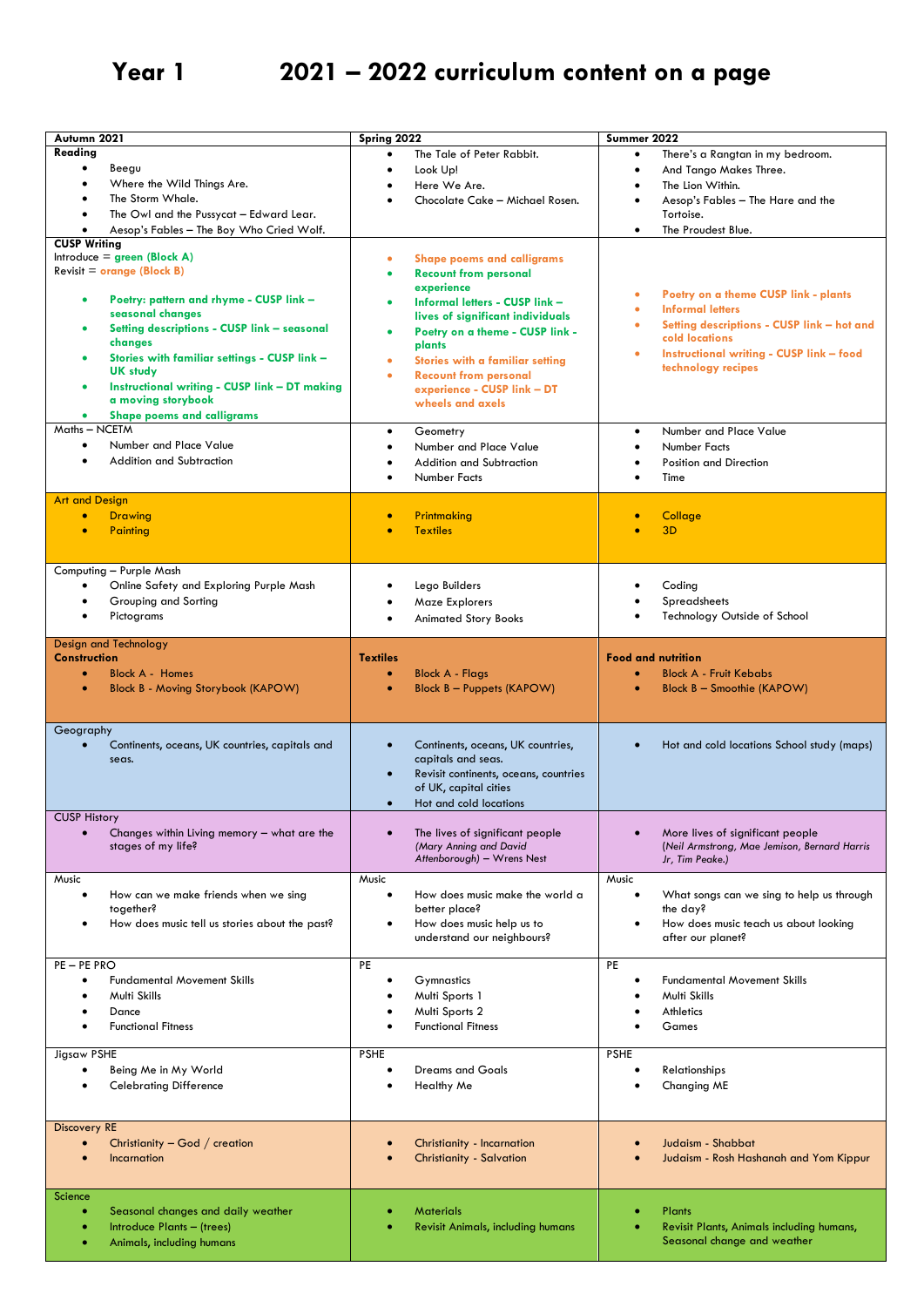## **Year 2 2021 – 2022 curriculum content on a page**

| Autumn 2021<br>Readina<br>The Street Beneath My Feet.<br>$\bullet$<br>Grandad's Island.<br>$\bullet$<br>Aesop's Fables - The Goose that laid the<br>$\bullet$<br>Golden Eggs.<br>Paddington.<br>$\bullet$<br>The Christmas Pine - Julia Donaldson.<br>$\bullet$                                                                                                                                                                                                                                                                                   | Spring 2022<br>The Quangle Wangle's Hat -<br>Edward Lear.<br>Coming to England.<br>٠<br>Mrs Noah's Pockets.<br>Rhythm of the Rain.<br>Little People Big Dreams.                                                                                                                                                                      | Summer 2022<br>Great Women Who Changed the World.<br>$\bullet$<br>Aesop's Fables - The Sun and The Wind.<br>$\bullet$<br>Fantastic Mr Fox.                                                                                                                                                                                                                                                                                                                                   |
|---------------------------------------------------------------------------------------------------------------------------------------------------------------------------------------------------------------------------------------------------------------------------------------------------------------------------------------------------------------------------------------------------------------------------------------------------------------------------------------------------------------------------------------------------|--------------------------------------------------------------------------------------------------------------------------------------------------------------------------------------------------------------------------------------------------------------------------------------------------------------------------------------|------------------------------------------------------------------------------------------------------------------------------------------------------------------------------------------------------------------------------------------------------------------------------------------------------------------------------------------------------------------------------------------------------------------------------------------------------------------------------|
| <b>CUSP Writing</b><br>Introduce = $green$ (Block A)<br>Revisit = $orange$ (Block B)<br><b>Character descriptions - CUSP link -</b><br>$\bullet$<br><b>Animals and living things</b><br>Poems developing vocabulary - CUSP link -<br>٠<br><b>Textiles</b><br>Simple retelling of a narrative<br>$\bullet$<br><b>Formal invitations</b><br>$\bullet$<br>Stories from other cultures - CUSP link -<br><b>UK/Non-European study</b><br>Maths - NCTEM<br>Number and Place value<br>$\bullet$<br>Addition and Subtraction<br>$\bullet$<br>Number Facts | Poetry on a theme (humorous).<br>Non-chronological reports - CUSP<br>link - materials<br><b>Formal invitations - CUSP link - DT</b><br><b>Baby Bear's chair</b><br><b>Stories from other cultures</b><br><b>Recount from personal experience</b><br>Multiplication and Division<br>$\bullet$<br>Geometry<br>Addition and Subtraction | <b>Character description</b><br>۰<br>Poems developing vocabulary - CUSP<br>٠<br>link - Stop motion animation<br>Recount from personal experience -<br>۰<br><b>CUSP link - Our Locality</b><br>Simple retelling of a narrative<br>۰<br>Non-chronological reports - CUSP link -<br>٠<br><b>Plants</b><br>Poetry on a theme (humorous / poems<br>$\bullet$<br>about change)<br>Money<br>$\bullet$<br>Fractions<br>Time<br>Position and Direction<br>Multiplication and Division |
| <b>Art and Design</b><br>$\bullet$<br><b>Drawing</b><br>Painting<br>$\bullet$                                                                                                                                                                                                                                                                                                                                                                                                                                                                     | Printmaking<br>$\bullet$<br><b>Textiles</b>                                                                                                                                                                                                                                                                                          | Capacity, Volume, Mass<br>$\bullet$<br>Collage<br>۰<br>3 <sub>D</sub>                                                                                                                                                                                                                                                                                                                                                                                                        |
| Computing - Purple Mash<br>Coding<br>$\bullet$<br>Online Safety                                                                                                                                                                                                                                                                                                                                                                                                                                                                                   | Computing<br>Spreadsheets<br>Questioning<br><b>Effective Searching</b><br>$\bullet$                                                                                                                                                                                                                                                  | Computing<br><b>Creative Pictures</b><br>$\bullet$<br><b>Making Music</b><br>٠<br>Presenting Ideas<br>$\bullet$                                                                                                                                                                                                                                                                                                                                                              |
| <b>Design and Technology</b><br><b>Construction</b><br><b>Block A: Moving Vehicles</b><br>$\bullet$<br>Block B - Making a chair (KAPOW)<br>$\bullet$                                                                                                                                                                                                                                                                                                                                                                                              | <b>Textiles</b><br>Block $A -$ Bunting<br>$\bullet$<br><b>Block B - Money container</b><br>(KAPOW)                                                                                                                                                                                                                                   | <b>Food and nutrition</b><br><b>Block A - Dips and Dippers</b><br>$\bullet$<br><b>Block B - Healthy Wraps (KAPOW)</b><br>٠                                                                                                                                                                                                                                                                                                                                                   |
| Geography<br>Human and Physical features, local study<br>Compare a small part of the UK to a non-<br>$\bullet$<br>European location                                                                                                                                                                                                                                                                                                                                                                                                               | Compare a small part of the UK to<br>a non-European location<br>Fieldwork and map skills                                                                                                                                                                                                                                             | Fieldwork and map skills<br>$\bullet$<br>Compare a different non-European<br>$\bullet$<br>location to our locality (Amazon Rainforest)                                                                                                                                                                                                                                                                                                                                       |
| <b>History</b><br>Events beyond living memory - Great Fire<br>London                                                                                                                                                                                                                                                                                                                                                                                                                                                                              | Significant historical events, people,<br>places in our locality - The Black<br>Country (Industrial Revolution, Mary<br>MacArthur)                                                                                                                                                                                                   | Significant historical events, people, places<br>in our locality - The Black Country<br>(Industrial Revolution, Mary MacArthur)<br>Revisit - Events beyond living memory<br>$\bullet$                                                                                                                                                                                                                                                                                        |
| Music<br>How does music help us to make friends?<br>$\bullet$<br>How does music teach us about the past?                                                                                                                                                                                                                                                                                                                                                                                                                                          | Music<br>How does music make the world a<br>better place?<br>How does music teach us about our<br>neighbourhood?                                                                                                                                                                                                                     | Music<br>How does music make us happy?<br>٠<br>How does music teach us about looking<br>$\bullet$<br>after our planet?                                                                                                                                                                                                                                                                                                                                                       |
| PE-PEPRO<br><b>Fundamental Movement Skills</b><br>$\bullet$<br>Multi Skills<br>٠<br>Dance<br><b>Functional Fitness</b><br>Jigsaw PSHE<br>Being Me in My World<br>$\bullet$<br><b>Celebrating Difference</b>                                                                                                                                                                                                                                                                                                                                       | PE<br>Gymnastics<br>Multi Sports 1<br>Multi Sports 2<br><b>Functional Fitness</b><br><b>PSHE</b><br><b>Dreams and Goals</b><br>Healthy Me                                                                                                                                                                                            | <b>PE</b><br><b>Fundamental Movement Skills</b><br>Multi Skills<br>Athletics<br>Games<br><b>PSHE</b><br>Relationships<br>Changing ME                                                                                                                                                                                                                                                                                                                                         |
| <b>Discovery RE</b><br>Christianity - What did Jesus teach?<br>$\bullet$<br>is it possible to be kind to everyone all of the<br>time?<br>Christianity - Christmas - Jesus as gift from<br>$\bullet$<br>God<br>Why do Christians believe God gave Jesus<br>to the world?                                                                                                                                                                                                                                                                           | <b>Islam - Prayer at home</b><br>Does praying at regular intervals<br>help Muslims in their everyday life?<br>Christianity - Easter and the<br>Resurrection                                                                                                                                                                          | Islam – Community and belonging / Hajj<br>Does going to a mosque give Muslims a<br>sense of belonging?<br>Does completing Hajj make a person a<br>better Muslim?                                                                                                                                                                                                                                                                                                             |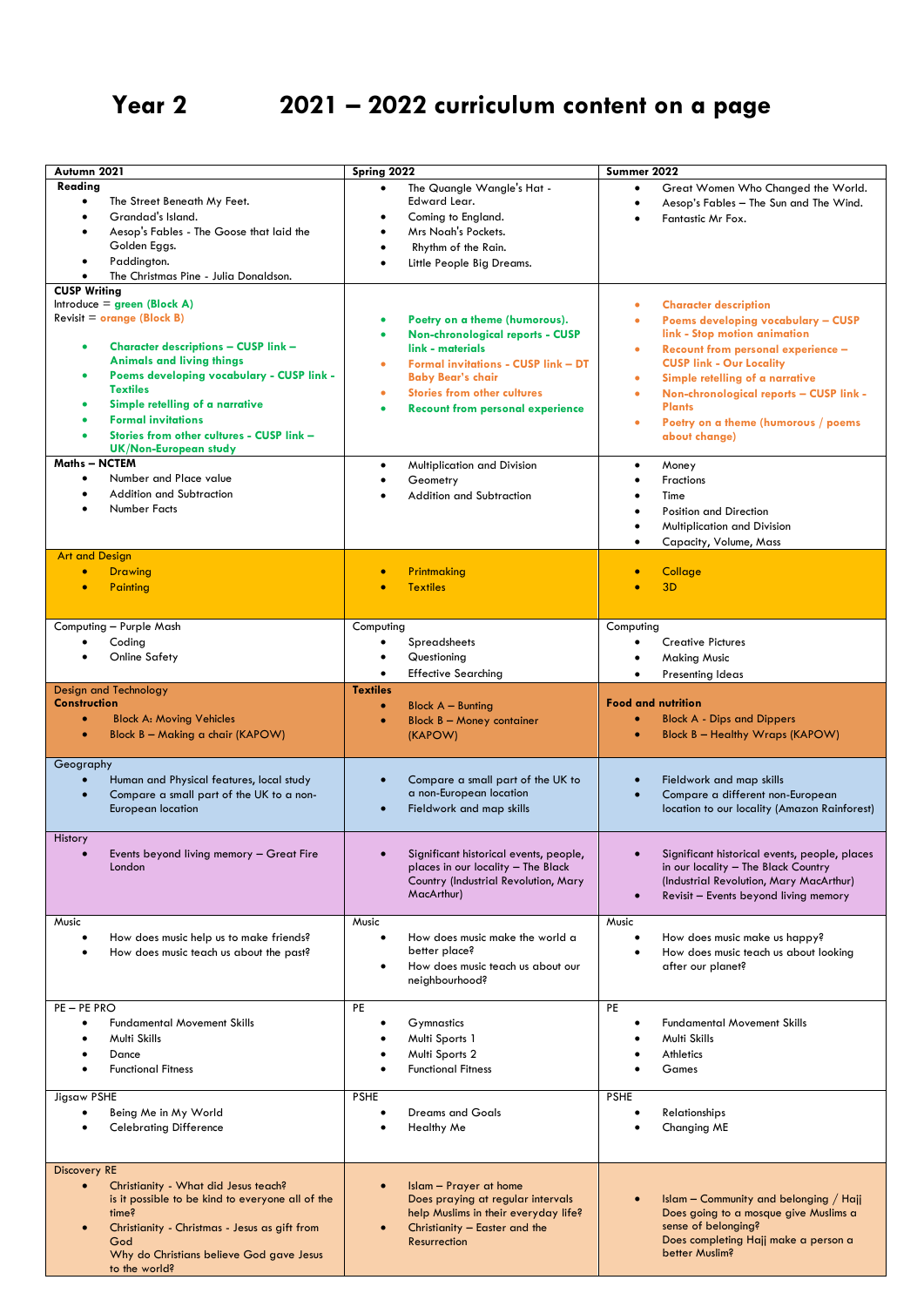|                                       | How important is it for Christians<br>that Jesus came back to life after his<br>crucifixion? |                                            |
|---------------------------------------|----------------------------------------------------------------------------------------------|--------------------------------------------|
| Science                               |                                                                                              |                                            |
| Living things and their habitats<br>۰ | Use of everyday materials                                                                    | Plants                                     |
| Animals, including humans             | Revisit Living things and their<br>habitats / materials                                      | Revisit Plants / Animals, including humans |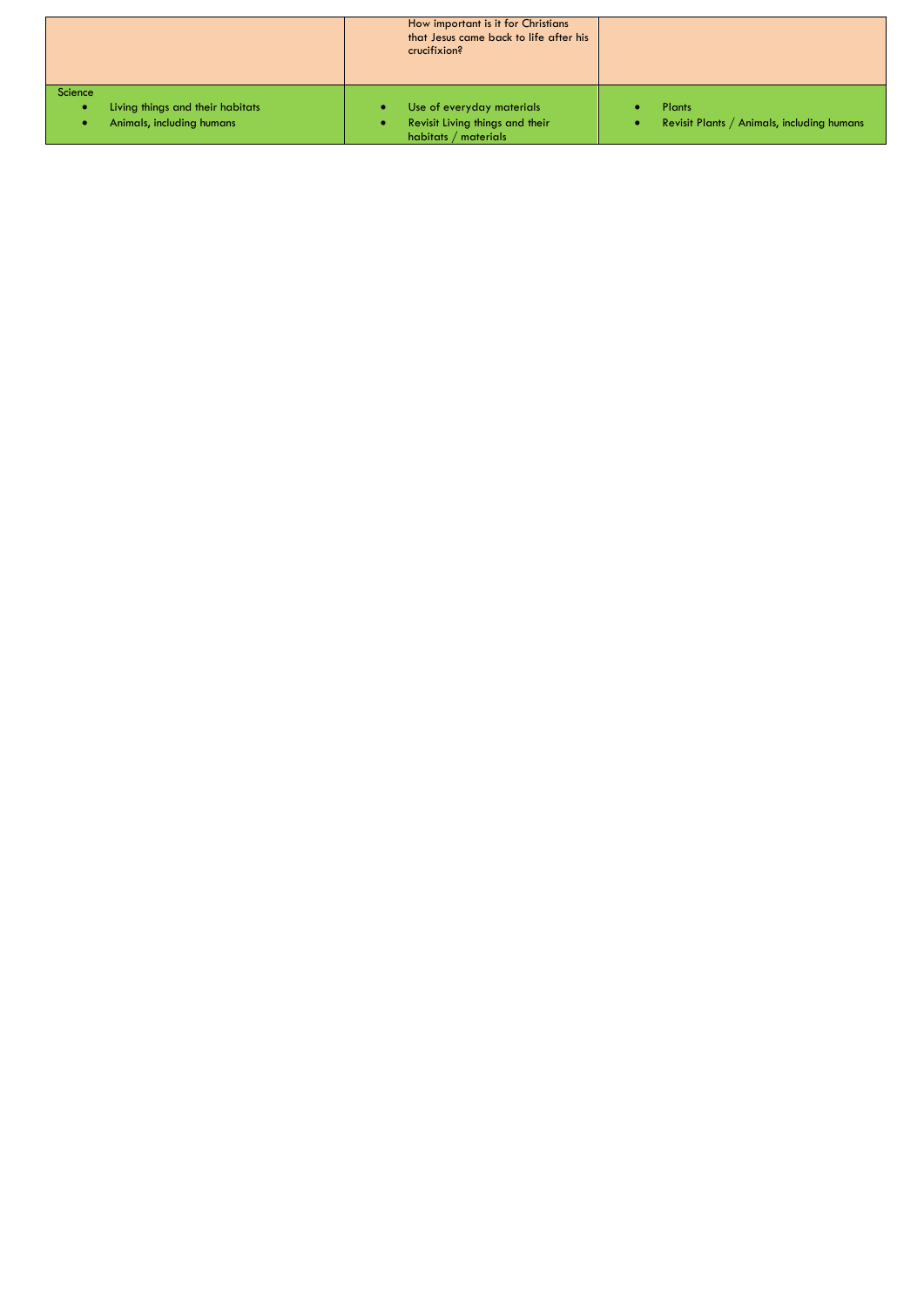**Year 3 2021 – 2022 curriculum content on a page**

| Autumn 2021                                     | Spring 2022                                     | Summer 2022                                                        |
|-------------------------------------------------|-------------------------------------------------|--------------------------------------------------------------------|
| Reading                                         | Sam Wu is Not Afraid of the Dark.<br>٠          | Dancing Bear.<br>$\bullet$                                         |
| Pebble in my Pocket.                            | My Shadow Robert Louis<br>$\bullet$             | The Magician's Nephew.<br>$\bullet$                                |
| Greta and the Giant.                            | Stephenson.                                     |                                                                    |
| Leon and the Place Between.                     | Operation Gadgetman.                            |                                                                    |
| 'Twas the Night before Christmas Anon.          |                                                 |                                                                    |
| <b>CUSP Writing</b>                             |                                                 |                                                                    |
| Introduce = $green$ (Block A)                   |                                                 |                                                                    |
| $Review$ = $orange$ (Block B)                   |                                                 |                                                                    |
|                                                 | Third person narrative (animal<br>stories)      | Poetry on a theme<br>٠                                             |
| Poetry on a theme (emotions)                    |                                                 | Third person narrative (animal stories).<br>$\bullet$              |
| First person narrative descriptions - CUSP      | Non-chronological reports - CUSP                | Formal letters to complain - CUSP link -<br>$\bullet$              |
| link - Art drawing and painting                 | link - UK study                                 | <b>DT Food Technology</b>                                          |
|                                                 | <b>Advanced instructional writing -</b>         | Dialogue through narrative (historical<br>$\bullet$                |
| Non-chronological reports - CUSP link -         | <b>CUSP Link - Mechanical systems</b>           | stories) - CUSP link - Roman Empire                                |
| <b>Rocks</b>                                    | <b>First person narrative descriptions</b><br>۰ | ٠                                                                  |
| <b>Formal letters to complain</b>               | - CUSP link - UK study                          | <b>Advanced instructional writing - CUSP</b><br>link - DT textiles |
| Dialogue through narrative (historical          | <b>Performance poetry (including</b>            |                                                                    |
| stories) - CUSP link - The Iron Age.            | poetry from other cultures)                     |                                                                    |
| Performance poetry (including poetry from       |                                                 |                                                                    |
| other cultures)                                 |                                                 |                                                                    |
| Maths - NCTEM                                   | Geometry<br>٠                                   | <b>Fractions</b><br>$\bullet$                                      |
| <b>Number Facts</b><br>$\bullet$                | Addition and Subtraction<br>$\bullet$           | Geometry<br>$\bullet$                                              |
| <b>Addition and Subtraction</b>                 | Multiplication and Division                     | Time                                                               |
| Number and Place Value                          |                                                 |                                                                    |
|                                                 | <b>Number Facts</b>                             |                                                                    |
| <b>Art and Design</b>                           |                                                 |                                                                    |
| <b>Drawing and painting</b><br>$\bullet$        | Printmaking<br>$\bullet$                        | <b>Textiles and collage</b><br>$\bullet$                           |
|                                                 |                                                 | 3 <sub>D</sub>                                                     |
| Printmaking                                     | <b>Textiles and collage</b>                     |                                                                    |
|                                                 |                                                 |                                                                    |
| Computing - Purple Mash                         |                                                 |                                                                    |
| Coding                                          | Touch Typing                                    | <b>Branching Databases</b><br>$\bullet$                            |
| Online Safety                                   | Email                                           | Simulations                                                        |
| Spreadsheets                                    |                                                 | Graphing<br>$\bullet$                                              |
| Design and Technology                           |                                                 |                                                                    |
| <b>Construction</b>                             | <b>Textiles</b>                                 | <b>Food and Nutrition</b>                                          |
| <b>Block A: Making Kites</b><br>$\bullet$       | <b>Block A - Puppets</b><br>٠                   | Block A - Pizza design and making<br>$\bullet$                     |
| <b>Block B - Pneumatic Toy (KAPOW)</b>          | <b>Block B - Cushions (KAPOW)</b><br>$\bullet$  | <b>Block B - Crumble (KAPOW)</b><br>$\bullet$                      |
|                                                 |                                                 |                                                                    |
| Geography                                       |                                                 |                                                                    |
| Fieldwork - human and physical features         | <b>UK Study</b>                                 | Revisit human and physical features<br>$\bullet$                   |
|                                                 |                                                 | NEW OS maps and scale<br>$\bullet$                                 |
| History                                         |                                                 |                                                                    |
|                                                 |                                                 |                                                                    |
| Stone Age - Iron Age                            | Stone Age - Iron Age                            | Rome and the impact on Britain                                     |
|                                                 | Rome and the impact on Britain                  |                                                                    |
|                                                 |                                                 |                                                                    |
| Music                                           | Music                                           | Music                                                              |
| SIPS Music Tuition - violin                     | How does music bring us close<br>$\bullet$      | How does music help to make the world a<br>$\bullet$               |
|                                                 | together?                                       | better place?                                                      |
|                                                 | What stories does music tell us                 | How does music help us to get to know our<br>$\bullet$             |
|                                                 | about the past?                                 | community?                                                         |
| MfL                                             | MfL                                             | MfL                                                                |
| Getting to Know You                             | Food, Glorious Food                             | Our School                                                         |
| All about Me                                    | Family and Friends                              | Time                                                               |
|                                                 |                                                 |                                                                    |
|                                                 |                                                 |                                                                    |
| PE - PE PRO                                     | PE                                              | PE                                                                 |
| <b>Fundamental Movement Skills</b><br>$\bullet$ | Gymnastics                                      | Multi Skills                                                       |
| Multi Sports                                    | <b>Functional Fitness</b>                       | <b>Invasion Games</b>                                              |
| Dance                                           | Multi Sports                                    | Athletics                                                          |
| Multi Skills                                    | <b>Fundamental Movement Skills</b>              | Games                                                              |
| Jigsaw PSHE                                     | <b>PSHE</b>                                     | <b>PSHE</b>                                                        |
|                                                 |                                                 |                                                                    |
| Being Me in My World                            | <b>Dreams and Goals</b>                         | <b>Relationships</b>                                               |
| <b>Celebrating Difference</b>                   | Healthy Me                                      | Changing ME                                                        |
|                                                 |                                                 |                                                                    |
| <b>Discovery RE</b>                             |                                                 |                                                                    |
| Sikhism - The Amrit Ceremony and                | Christianity - Jesus' Miracles                  | Sikhism - Sharing and Community<br>$\bullet$                       |
| the Khalsa                                      |                                                 | / Prayer and Worship                                               |
| Christianity - Christmas<br>$\bullet$           | Could Jesus heal people? Were                   | Islam - How special is Allah to<br>$\bullet$                       |
|                                                 | these miracles or is there some                 | Muslims?                                                           |
| Has Christmas lost its true meaning?            | other explanation?                              |                                                                    |
|                                                 | Christianity - Forgiveness                      |                                                                    |
|                                                 |                                                 |                                                                    |
|                                                 |                                                 |                                                                    |
|                                                 | What is 'good' about Good Friday?               |                                                                    |
|                                                 |                                                 |                                                                    |
| Science                                         |                                                 |                                                                    |
| Rocks                                           | Forces and magnets                              | Plants                                                             |
| Animals, including humans                       | Light                                           |                                                                    |
| <b>Revisit Rocks</b>                            |                                                 |                                                                    |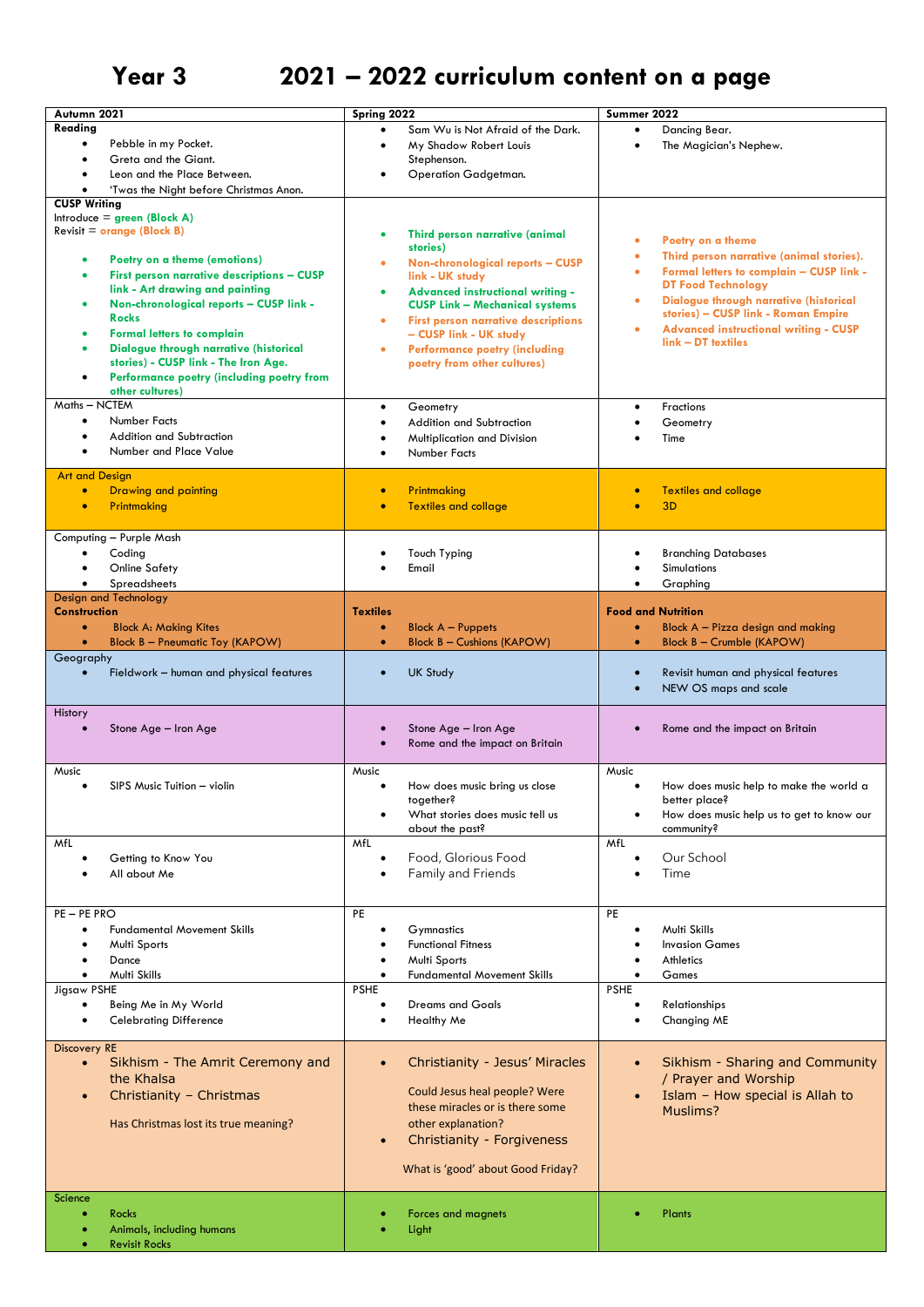## **Year 4 2021 – 2022 curriculum content on a page**

| Autumn 2021           |                                                 | Spring 2022     |                                                               | Summer 2022               |                                                                                          |
|-----------------------|-------------------------------------------------|-----------------|---------------------------------------------------------------|---------------------------|------------------------------------------------------------------------------------------|
| Reading               |                                                 |                 | Young, Gifted and Black.                                      |                           | Varjak Paw.                                                                              |
|                       | The Queen's Nose.                               |                 |                                                               | $\bullet$                 |                                                                                          |
|                       |                                                 |                 | Wind in the Willows.                                          | $\bullet$                 | The girl who stole an elephant.                                                          |
|                       | The Boy at the back of the class.               |                 | Caged Bird.                                                   | $\bullet$                 | The Jabberwocky - Lewis Carroll.                                                         |
| $\bullet$             | The Raven - Edgar Allen Poe.                    |                 | Maya Angelou.                                                 |                           |                                                                                          |
|                       |                                                 |                 | The Walrus and the Carpenter -<br>Lewis Carroll.              |                           |                                                                                          |
| <b>CUSP Writing</b>   |                                                 |                 |                                                               |                           |                                                                                          |
|                       | Introduce = $green$ (Block A)                   | ۰               | Poems which explore form                                      | $\bullet$                 | Third person adventure stories                                                           |
|                       | $Reviewist = orange (Block B)$                  | $\bullet$       |                                                               | $\bullet$                 |                                                                                          |
| $\bullet$             | Third person adventure stories - CUSP link      |                 | <b>Persuasive writing - CUSP link -</b><br>electrical systems |                           | First person diary entries (imaginative) -<br><b>CUSP link - Achievements of Ancient</b> |
|                       | - Living things and their habitats              | ٠               | <b>Critical analysis of narrative</b>                         |                           | <b>Egyptians</b>                                                                         |
| $\bullet$             | <b>Persuasive writing (adverts)</b>             |                 | poetry                                                        | ۰                         | Critical analysis of narrative poetry.                                                   |
|                       | Poems which explore form                        |                 | <b>Explanatory texts - CUSP link -</b>                        | ٠                         | Newspaper reports - CUSP link -                                                          |
|                       | <b>News reports - CUSP link - Rivers</b>        |                 | human digestion                                               |                           | <b>Achievements of Ancient Egyptians</b>                                                 |
|                       | First person diary entries (imaginative) -      |                 | Stories from other cultures - builds                          | ۰                         | <b>Explanatory texts - CUSP link - states of</b>                                         |
|                       | <b>CUSP link - Anglo-Saxon Kingdoms</b>         |                 | on CUSP World countries.                                      |                           | matter                                                                                   |
| $\bullet$             | Stories from other cultures - CUSP link -       |                 |                                                               |                           |                                                                                          |
|                       | world locations and latitude/longitude          |                 |                                                               |                           |                                                                                          |
| Maths - NCTEM         |                                                 | ٠               | Number Facts                                                  | $\bullet$                 | Fractions                                                                                |
| $\bullet$             | Addition and Subtraction                        |                 | Multiplication and Division                                   |                           | Geometry                                                                                 |
| $\bullet$             | Number and Place Value                          |                 | Geometry                                                      |                           | Time                                                                                     |
|                       | Number Facts                                    |                 |                                                               |                           | Number Facts                                                                             |
|                       | Geometry                                        |                 |                                                               |                           |                                                                                          |
| <b>Art and Design</b> |                                                 |                 |                                                               |                           |                                                                                          |
| $\bullet$             | <b>Drawing</b>                                  | $\bullet$       | Printmaking                                                   | ۰                         | 3 <sub>D</sub>                                                                           |
|                       | Painting                                        |                 |                                                               |                           |                                                                                          |
|                       |                                                 |                 |                                                               |                           |                                                                                          |
|                       | Computing - Purple Mash                         |                 |                                                               |                           |                                                                                          |
|                       |                                                 |                 |                                                               |                           |                                                                                          |
|                       | Coding                                          |                 | Spreadsheets                                                  | ٠                         | Logo                                                                                     |
|                       | Online safety                                   |                 | Writing for Different Audiences                               |                           | Animation                                                                                |
|                       | Design and Technology                           | $\bullet$       | Hardware Investigators                                        | $\bullet$                 | <b>Effective Search</b>                                                                  |
| <b>Construction</b>   |                                                 | <b>Textiles</b> |                                                               | <b>Food and Nutrition</b> |                                                                                          |
| $\bullet$             | <b>Block A: Moving mechanisms</b>               | $\bullet$       | <b>Block A - Sealed purse/wallet</b>                          | $\bullet$                 | Block $A -$ Scones                                                                       |
|                       | Block B - Making a Pavilion (KAPOW)             | $\bullet$       | <b>Block B-Book Sleeves (KAPOW)</b>                           | $\bullet$                 | Block B - Adapt and create a recipe                                                      |
|                       |                                                 |                 |                                                               |                           | (KAPOW)                                                                                  |
|                       |                                                 |                 |                                                               |                           |                                                                                          |
| Geography             |                                                 |                 |                                                               |                           |                                                                                          |
|                       | <b>Rivers</b>                                   |                 | Latitude and longitude                                        |                           | Rivers revisited                                                                         |
|                       | Latitude and longitude                          |                 | Water cycle                                                   |                           | Fieldwork and mapping                                                                    |
|                       |                                                 |                 |                                                               |                           |                                                                                          |
|                       |                                                 |                 |                                                               |                           |                                                                                          |
| History               | Anglo-Saxons                                    |                 |                                                               |                           |                                                                                          |
|                       |                                                 |                 | <b>Vikings</b>                                                |                           | Ancient civilisation - Egypt                                                             |
|                       |                                                 |                 | Ancient civilisation - Egypt                                  |                           |                                                                                          |
| Music                 |                                                 | Music           |                                                               | Music                     |                                                                                          |
| $\bullet$             | SIPS Music Tuition - violin                     |                 | How does music bring us together?                             | $\bullet$                 | How does music make the world a better                                                   |
|                       |                                                 |                 | How does music connect us with the                            |                           | place?                                                                                   |
|                       |                                                 |                 | past?                                                         | ٠                         | How does music teach us about our                                                        |
|                       |                                                 |                 |                                                               |                           | community?                                                                               |
|                       |                                                 |                 |                                                               |                           |                                                                                          |
| MfL                   |                                                 | MfL             |                                                               | MfL                       |                                                                                          |
|                       | All Around Town                                 |                 | Going Shopping                                                | $\bullet$                 | What's the Time?                                                                         |
|                       | On the Move                                     |                 | Where in the World?                                           | ٠                         | Holidays and Hobbies                                                                     |
|                       |                                                 | PE              |                                                               |                           |                                                                                          |
| PE - PE PRO           |                                                 |                 |                                                               | PE                        |                                                                                          |
|                       | <b>Fundamental Movement Skills</b>              |                 | Gymnastics                                                    |                           | Multi Skills                                                                             |
|                       | Multi Sports                                    |                 | <b>Functional Fitness</b>                                     |                           | <b>Invasion Games</b>                                                                    |
|                       | Dance                                           |                 | Multi Sports                                                  |                           | Athletics                                                                                |
|                       | Multi Skills                                    |                 | <b>Fundamental Movement Skills</b>                            |                           | Games                                                                                    |
|                       |                                                 |                 |                                                               |                           |                                                                                          |
| Jigsaw PSHE           |                                                 | <b>PSHE</b>     |                                                               | <b>PSHE</b>               |                                                                                          |
|                       | Being Me in My World                            |                 | <b>Dreams and Goals</b>                                       |                           | Relationships                                                                            |
|                       | <b>Celebrating Difference</b>                   |                 | Healthy Me                                                    | $\bullet$                 | Changing ME                                                                              |
|                       |                                                 |                 |                                                               |                           |                                                                                          |
| <b>Discovery RE</b>   |                                                 |                 |                                                               |                           |                                                                                          |
| $\bullet$             | Buddhism - Buddha's teachings: Is               |                 | Buddhism - Can the Buddha's                                   | $\bullet$                 | Buddhism - The 8-fold-path                                                               |
|                       | it possible for everyone to be happy?           |                 | teachings make the world a better                             | $\bullet$                 | Christianity - Prayer and                                                                |
|                       |                                                 |                 | place?                                                        |                           | Worship: Do Christians need to go to                                                     |
|                       |                                                 |                 | Christianity - Easter: Is                                     |                           | Church to show they are Christians?                                                      |
|                       | Christianity - Christmas: What is the           |                 | forgiveness always possible for                               |                           |                                                                                          |
|                       | most significant part of the nativity story for |                 | Christians?                                                   |                           |                                                                                          |
|                       | Christians today?                               |                 |                                                               |                           |                                                                                          |
|                       |                                                 |                 |                                                               |                           |                                                                                          |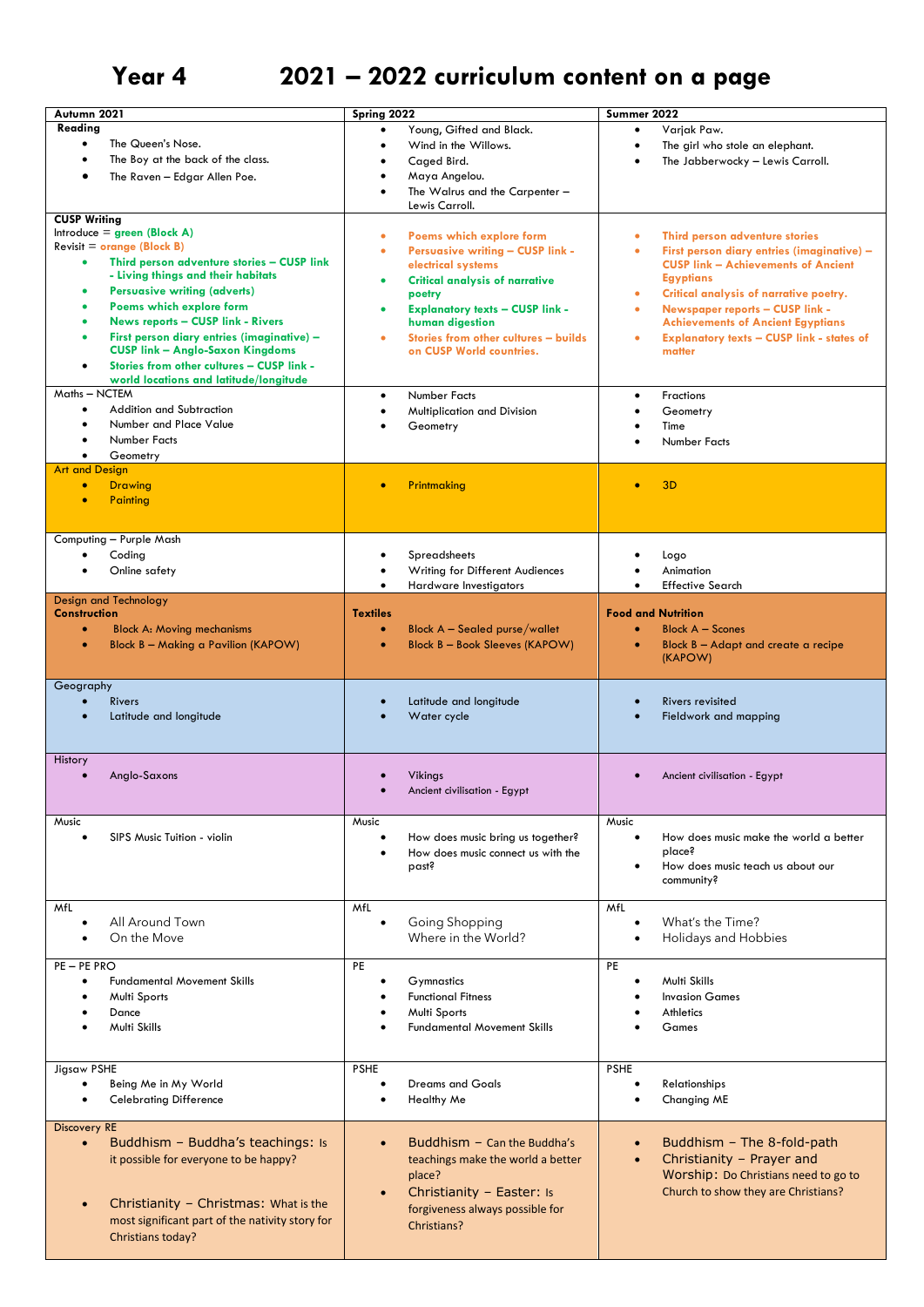

• Living things and their habitats

**Electricity** 

• Animals, including humans – digestive system, food chains • Sound<br>• States

• States of matter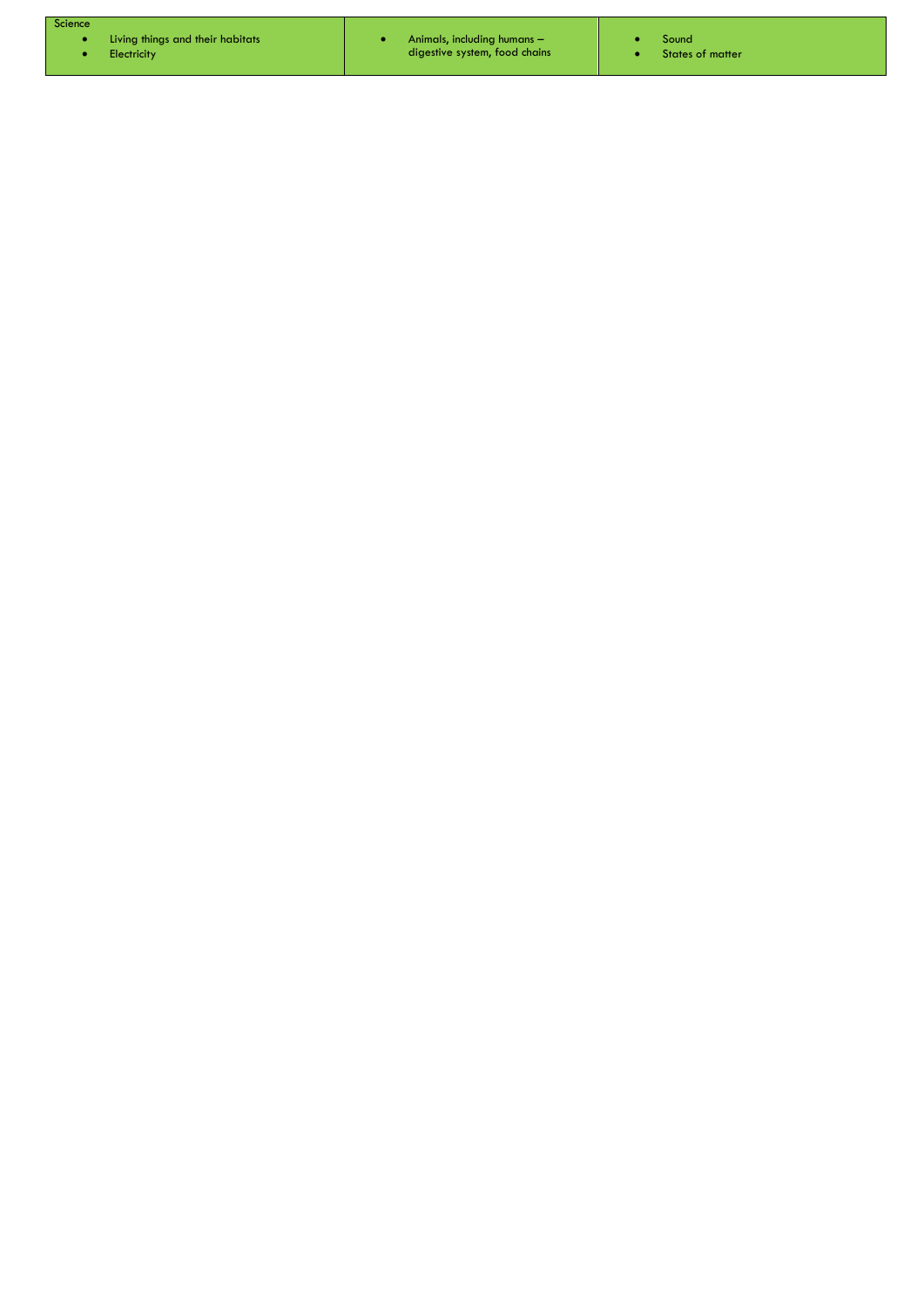## **Year 5 2021 – 2022 curriculum content on a page**

| Autumn 2021                                              | Spring 2022                                             | Summer 2022                                                |
|----------------------------------------------------------|---------------------------------------------------------|------------------------------------------------------------|
| Reading                                                  | Shackleton's Journey.<br>$\bullet$                      | The Explorer.<br>$\bullet$                                 |
| $\bullet$                                                |                                                         |                                                            |
| The Boy in the Tower.                                    | A midsummer night's dream.<br>$\bullet$                 | Five Children and It.<br>$\bullet$                         |
| Secrets of a Sun King.<br>$\bullet$                      | I am not a label.<br>$\bullet$                          | Daffodils - William Wordsworth.                            |
|                                                          | If - Rudyard Kipling.                                   |                                                            |
|                                                          |                                                         |                                                            |
| <b>CUSP Writing</b>                                      | Poems which explore form.<br>$\bullet$                  |                                                            |
| Introduce = $green$ (Block A)                            |                                                         | <b>Playscripts</b><br>$\bullet$                            |
| $Reviewist = orange (Block B)$                           | <b>Biography - CUSP link - Earth and</b><br>$\bullet$   | Dialogue in narrative (first person myths<br>$\bullet$     |
|                                                          | space                                                   | and legends) - CUSP link - Mayans                          |
| Third person stories set in another culture<br>$\bullet$ | Formal letters of application -<br>٠                    | <b>Balanced argument - CUSP link -</b><br>٠                |
| <b>Formal letters of application</b><br>٠                | <b>CUSP link - design for a purpose</b>                 |                                                            |
| Poems that use word play - CUSP link -<br>٠              | <b>Playscripts (Shakespeare retelling)</b><br>$\bullet$ | properties of materials                                    |
| Vocabulary taught in languages                           | Third person stories set in another<br>$\bullet$        | <b>Biography - CUSP link - Forces (famous</b><br>$\bullet$ |
| Dialogue in narrative (first person myths<br>$\bullet$   | culture - CUSP link - world                             | modern scientists)                                         |
| and legends) - CUSP link - Greeks                        | <b>locations</b>                                        | Poems which explore form - CUSP link -<br>$\bullet$        |
|                                                          |                                                         | music lyrics                                               |
| <b>Balanced argument</b><br>٠                            | Poems that use word play<br>۰                           |                                                            |
|                                                          |                                                         |                                                            |
| Maths - NCTEM                                            | Geometry - Area and Scaling<br>$\bullet$                | Number and Place Value - Fractions<br>$\bullet$            |
| Number and Place Value<br>$\bullet$                      | <b>Calculating with Decimal Fractions</b><br>$\bullet$  | Number and Place Value - converting units                  |
| <b>Number Facts (Decimal Fractions)</b><br>$\bullet$     | Multiplication and Division - Factors                   | Geometry                                                   |
| Money<br>٠                                               | Multiples and Primes                                    | Angles and transformations                                 |
|                                                          |                                                         |                                                            |
| <b>Negative Numbers</b><br>$\bullet$                     |                                                         |                                                            |
| Short Multiplication and Division<br>$\bullet$           |                                                         |                                                            |
| <b>Art and Design</b>                                    |                                                         |                                                            |
| <b>Drawing and painting</b><br>$\bullet$                 | Printmaking<br>$\bullet$                                | <b>Textiles and collage</b><br>$\bullet$                   |
| Printmaking<br>۰                                         | <b>Textiles and collage</b>                             | 3 <sub>D</sub><br>ō                                        |
|                                                          |                                                         |                                                            |
|                                                          |                                                         |                                                            |
| Computing - Purple Mash                                  |                                                         |                                                            |
| Coding<br>$\bullet$                                      | Spreadsheets                                            | <b>Game Creator</b>                                        |
| Online Safety<br>$\bullet$                               | <b>Databases</b>                                        | 3D Modelling<br>$\bullet$                                  |
|                                                          |                                                         | Concept Maps<br>$\bullet$                                  |
| Design and Technology                                    |                                                         |                                                            |
| <b>Construction</b>                                      | <b>Textiles</b>                                         | <b>Food and Nutrition</b>                                  |
| $\bullet$                                                | Block A - Mobile Phone Sleeve<br>$\bullet$              | <b>Block A - Bread</b><br>$\bullet$                        |
| <b>Block A: Making alarms using electricity</b>          |                                                         |                                                            |
| Block B - Bridges (KAPOW)<br>$\bullet$                   | <b>Block B - Stuffed Toys (KAPOW)</b><br>$\bullet$      | <b>Block B - Adapt a Bolognese recipe</b><br>$\bullet$     |
|                                                          |                                                         | (KAPOW)                                                    |
|                                                          |                                                         |                                                            |
| Geography                                                |                                                         |                                                            |
| World countries - biomes and environmental<br>$\bullet$  | 4 and 6 figure grid references                          | Revisit world countries - biomes and<br>$\bullet$          |
| regions                                                  |                                                         | environmental regions                                      |
|                                                          |                                                         | NEW OS maps and fieldwork<br>$\bullet$                     |
|                                                          |                                                         |                                                            |
| History                                                  |                                                         |                                                            |
| <b>Ancient Greeks</b>                                    | <b>Ancient Greeks</b>                                   | Comparison study - Maya and Anglo-                         |
|                                                          | Comparison study - Maya and                             | Saxons.                                                    |
|                                                          | Anglo-Saxons.                                           |                                                            |
|                                                          |                                                         |                                                            |
| Music                                                    | Music                                                   | Music                                                      |
| SIPS Music Tuition - clarinet<br>$\bullet$               | How does music bring us together?                       | How does music make the world a better                     |
|                                                          | How does music connect us with the                      | place?                                                     |
|                                                          | past?                                                   | How does music teach us about our                          |
|                                                          |                                                         | community?                                                 |
|                                                          |                                                         |                                                            |
| <b>MfL</b>                                               | MfL                                                     | <b>MfL</b>                                                 |
| Getting to Know You<br>$\bullet$                         | That's Tasty                                            | School Life                                                |
| All About Ourselves                                      |                                                         |                                                            |
|                                                          | Family and Friends                                      | Time Travelling                                            |
|                                                          |                                                         |                                                            |
| PE - PE PRO                                              | PE                                                      | PE                                                         |
| Hockey<br>$\bullet$                                      | Gymnastics                                              | Football                                                   |
|                                                          |                                                         |                                                            |
| <b>Functional Fitness Activities</b><br>$\bullet$        | Yoga Flow                                               | OAA                                                        |
| <b>Dance Activities</b>                                  | Cricket                                                 | Athletics                                                  |
| Basketball                                               | Rugby                                                   | Games                                                      |
|                                                          |                                                         |                                                            |
| Jigsaw PSHE                                              | <b>PSHE</b>                                             | <b>PSHE</b>                                                |
| Being Me in My World<br>$\bullet$                        | <b>Dreams and Goals</b>                                 | Relationships                                              |
| <b>Celebrating Difference</b><br>$\bullet$               | Healthy Me                                              | Changing ME                                                |
|                                                          |                                                         |                                                            |
| <b>Discovery RE</b>                                      |                                                         | Hinduism - Beliefs and moral<br>$\bullet$                  |
| Hinduism - Prayer and Worship:<br>$\bullet$              | Hinduism - Hindu Beliefs                                | value                                                      |
| How far would a Sikh go for his or her                   | Christianity - Salvation: How<br>$\bullet$              |                                                            |
|                                                          |                                                         | Christianity - Beliefs and                                 |
| religion?                                                | significant is it for Christians to                     | Practices: Does belief in the trinity help                 |
| Christianity - Christmas: Is the<br>$\bullet$            | believe God intended Jesus to die?                      | Christians make better sense of God as a                   |
| Christmas story true?                                    |                                                         | whole?                                                     |
|                                                          |                                                         |                                                            |
| Science                                                  |                                                         |                                                            |
|                                                          |                                                         |                                                            |
| Properties and changes of materials<br>٠                 | Earth in space                                          | Living things and their habitats                           |
| Animals, including humans<br>۰                           | <b>Forces</b>                                           | Forces continued                                           |
|                                                          |                                                         |                                                            |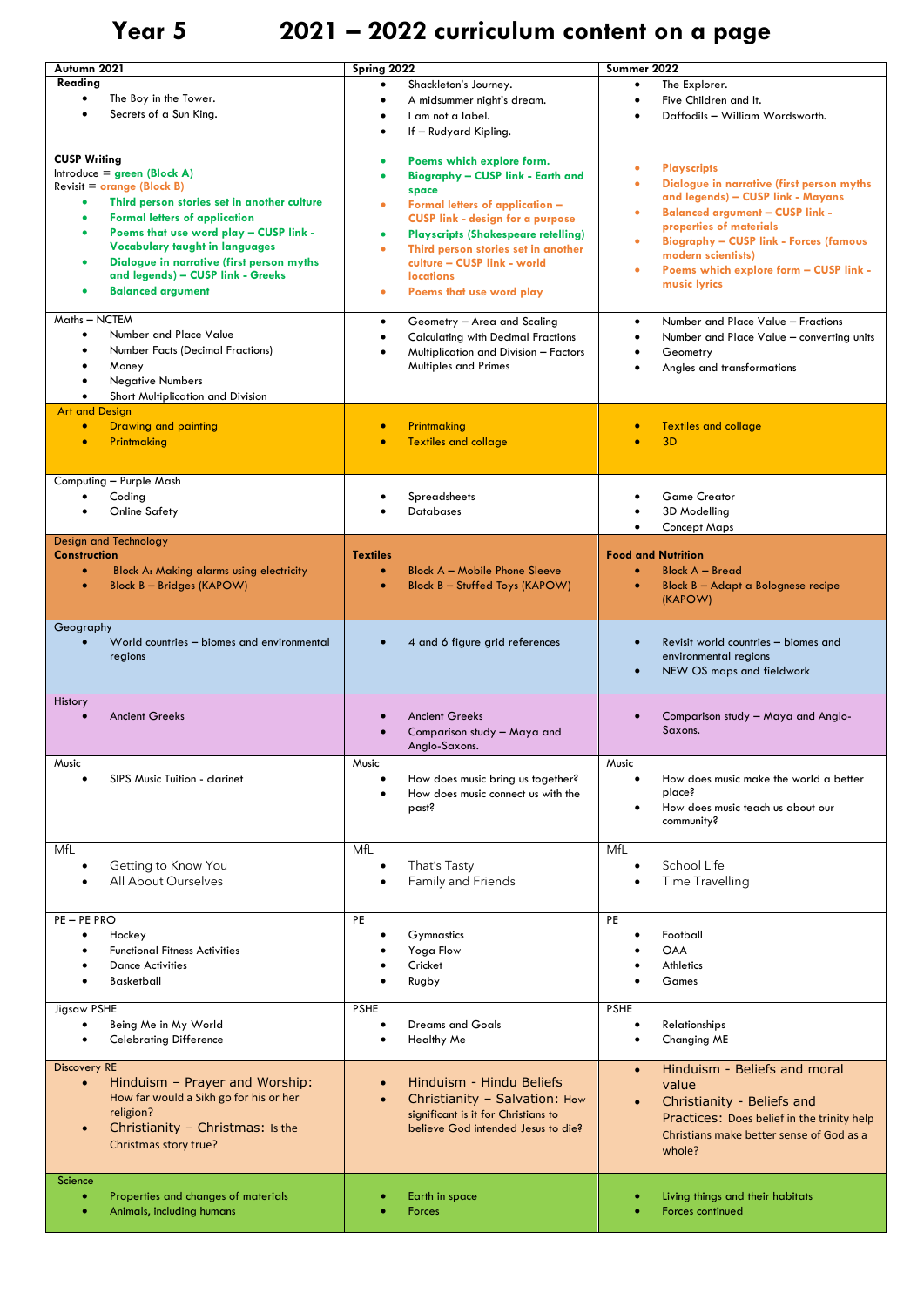## **Year 6 2021 – 2022 curriculum content on a page**

| Autumn 2021                                                                                | Spring 2022                                                                      | Summer 2022                                                                     |
|--------------------------------------------------------------------------------------------|----------------------------------------------------------------------------------|---------------------------------------------------------------------------------|
| Reading                                                                                    | Pig Heart Boy.<br>٠                                                              | Skellig.                                                                        |
| All Aboard the Empire Windrush.                                                            | Rooftoppers.<br>٠                                                                | Dare to be You.<br>٠                                                            |
| The Island<br>$\bullet$                                                                    | How to Live Forever.<br>$\bullet$                                                | A Carol From Flanders - Frederick Niven.                                        |
|                                                                                            | The Listeners - Walter de la Mare.                                               | Shakespeare's Sonnets: - Sonnet 27.                                             |
|                                                                                            |                                                                                  |                                                                                 |
| <b>CUSP Writing</b>                                                                        |                                                                                  |                                                                                 |
| Introduce = $green$ (Block A)                                                              |                                                                                  |                                                                                 |
| Revisit = $orange$ (Block B)                                                               | <b>Extended third person narrative</b><br>٠<br>(adventure stories) - CUSP link - | <b>Extended third person narrative</b><br>۰<br>(adventure stories)              |
| Autobiography - CUSP link - famous<br>$\bullet$                                            | <b>Disaster stories</b>                                                          | ٠                                                                               |
| naturalists                                                                                | News reports - CUSP link - natural<br>٠                                          | Poems that create images and explore<br>vocabulary - Conflict and peace - study |
| Discursive writing and speeches - CUSP<br>٠                                                | disasters                                                                        | of monarchs                                                                     |
| link - Study of Europe                                                                     | <b>Explanatory texts - CUSP link -</b><br>٠                                      | News reports - conflict and peace - study<br>٠                                  |
| Poems that create images and explore<br>$\bullet$<br>vocabulary (War poetry) - Remembrance | <b>Circulatory system</b>                                                        | of monarchs                                                                     |
| First person stories with a moral.<br>$\bullet$                                            | Autobiography<br>٠                                                               | Discursive writing and speeches.<br>٠                                           |
| <b>Shakespeare (Sonnets).</b>                                                              | First person stories with a moral<br>٠                                           | <b>Shakespeare (Sonnets)</b><br>$\bullet$                                       |
| <b>Explanatory text - CUSP link - phenomena</b>                                            |                                                                                  |                                                                                 |
| of light                                                                                   |                                                                                  |                                                                                 |
| Maths - NCTEM                                                                              | Multiplication and Division<br>$\bullet$                                         | Addition and Subtraction - Ratio and<br>$\bullet$                               |
| Addition and Subtraction - calculating using<br>$\bullet$                                  | Area, Perimeter, Position and<br>٠                                               | Proportion                                                                      |
| knowledge of structures                                                                    | Direction                                                                        | Addition and Subtraction - calculating<br>$\bullet$                             |
| Multiples of 1,000                                                                         | <b>Fractions and Percentages</b><br>$\bullet$                                    | using knowledge of structures                                                   |
| Number and Place Value - numbers up to<br>$\bullet$                                        | <b>Statistics</b>                                                                | Addition and Subtraction - solving<br>٠                                         |
| 10,000,000                                                                                 |                                                                                  | problems with two unknowns                                                      |
| Geometry - Draw, compose and decompose<br>$\bullet$                                        |                                                                                  | Order of operations<br>٠                                                        |
| shapes                                                                                     |                                                                                  | Mean Average<br>$\bullet$                                                       |
| <b>Art and Design</b>                                                                      |                                                                                  |                                                                                 |
| <b>Drawing and painting</b><br>$\bullet$                                                   | Printmaking<br>٠                                                                 | <b>Textiles and collage</b><br>$\bullet$                                        |
| Printmaking<br>$\bullet$                                                                   | <b>Textiles and collage</b><br>٠                                                 | 3D                                                                              |
|                                                                                            |                                                                                  |                                                                                 |
| <b>Computing Purple Mash</b>                                                               |                                                                                  |                                                                                 |
| Coding                                                                                     | Blogging                                                                         | Coding - Understanding Binary                                                   |
| Online Safety                                                                              | Spreadsheets (with Microsoft Excel)                                              | <b>Text Adventures</b>                                                          |
| Spreadsheets<br>$\bullet$                                                                  | <b>Networks</b>                                                                  | Quizzing                                                                        |
|                                                                                            |                                                                                  |                                                                                 |
|                                                                                            |                                                                                  |                                                                                 |
| Design and Technology<br><b>Construction</b>                                               | <b>Textiles</b>                                                                  | <b>Food and Nutrition</b>                                                       |
| $\bullet$                                                                                  | <b>Block <math>A - C</math>ushions</b><br>$\bullet$                              | $\bullet$                                                                       |
| <b>Block A: Making toys using CAMS</b>                                                     | $\bullet$                                                                        | Block A - Biscuits (consumer research and<br>profitability)                     |
| <b>Block B - Electromatic Toys (KAPOW)</b><br>$\bullet$                                    | <b>Block B - Waistcoats (KAPOW)</b>                                              | Block B - Prepare a three-course meal<br>$\bullet$                              |
|                                                                                            |                                                                                  | (KAPOW)                                                                         |
|                                                                                            |                                                                                  |                                                                                 |
| Geography                                                                                  |                                                                                  |                                                                                 |
| Comparison study - UK, Europe and N or S                                                   | Physical processes: Earthquakes,<br>$\bullet$                                    | <b>Settlements</b><br>$\bullet$                                                 |
| America                                                                                    | mountains and volcanoes                                                          | NEW Maps and orienteering                                                       |
|                                                                                            |                                                                                  |                                                                                 |
| History                                                                                    |                                                                                  |                                                                                 |
| <b>Windrush Generation</b>                                                                 | Beyond 1066                                                                      | NEW - Local History Study (Impact of                                            |
|                                                                                            | 5 significant monarchs<br>$\circ$                                                | WW2 on the Black Country)                                                       |
|                                                                                            |                                                                                  |                                                                                 |
| Music                                                                                      | Music                                                                            | Music                                                                           |
| SIPS Music Tuition - clarinet                                                              | How does music bring us together?                                                | How does music make the world a better                                          |
|                                                                                            | How does music connect us with the                                               | place?                                                                          |
|                                                                                            | past?                                                                            | How does music teach us about our                                               |
|                                                                                            |                                                                                  | community?                                                                      |
|                                                                                            |                                                                                  |                                                                                 |
| MfL                                                                                        | MfL                                                                              | MfL                                                                             |
| Let's Visit a French Town<br>$\bullet$                                                     | This is France!<br>$\bullet$                                                     | All in a Day                                                                    |
| Let's Go Shopping                                                                          |                                                                                  |                                                                                 |
|                                                                                            |                                                                                  |                                                                                 |
| PE - PE PRO                                                                                | PE                                                                               | <b>PE</b>                                                                       |
| <b>Invasion Games</b>                                                                      | Gymnastics                                                                       | Football                                                                        |
| <b>Functional Fitness</b>                                                                  | Yoga flow                                                                        | OAA                                                                             |
| Dance                                                                                      | Multi Sports                                                                     | Athletics                                                                       |
| Basketball                                                                                 | Netball                                                                          | Games                                                                           |
|                                                                                            |                                                                                  |                                                                                 |
|                                                                                            |                                                                                  |                                                                                 |
| Jigsaw PSHE                                                                                | <b>PSHE</b>                                                                      | <b>PSHE</b>                                                                     |
| Being Me in My World                                                                       | <b>Dreams and Goals</b><br>$\bullet$                                             | <b>Relationships</b>                                                            |
| <b>Celebrating Difference</b>                                                              | Healthy Me                                                                       | Changing ME                                                                     |
| <b>Discovery RE</b>                                                                        |                                                                                  |                                                                                 |
| Islam - Beliefs and Practices: What<br>$\bullet$                                           | Christianity - Beliefs and<br>$\bullet$                                          | Islam - Beliefs and moral values:<br>$\bullet$                                  |
| is the best way for a Muslim to show                                                       | meaning: Is anything ever                                                        | Does belief in Akhirah (life after death)                                       |
| commitment to God?                                                                         | eternal?                                                                         | help Muslims lead good lives? (Full Term).                                      |
|                                                                                            |                                                                                  |                                                                                 |